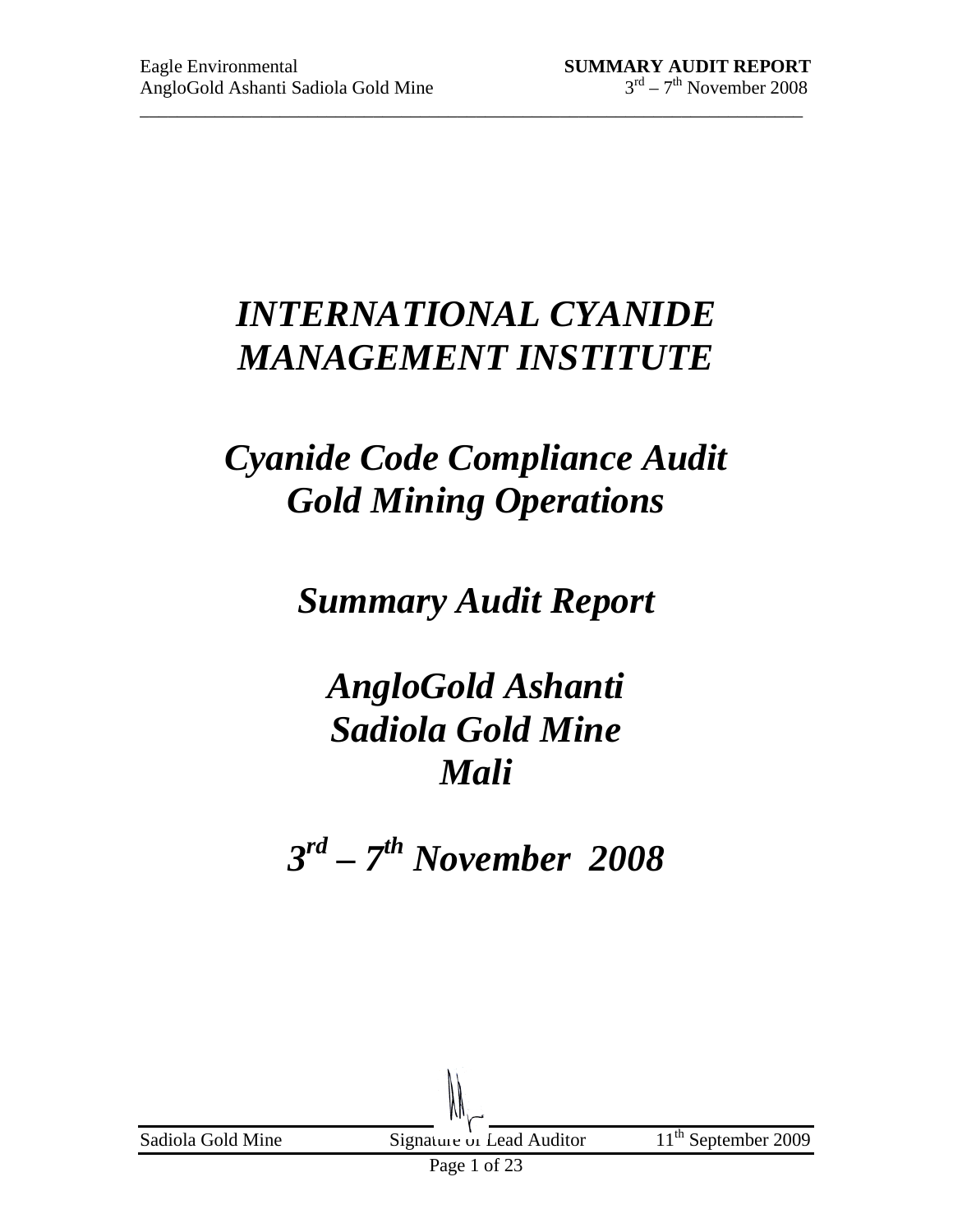| Name of Operation:           | Sadiola Gold Mine                                                                           |
|------------------------------|---------------------------------------------------------------------------------------------|
| Name of Operation Owner:     | AngloGold Ashanti - 38%<br>IAMGOLD Corporation - 38%<br>Mali Government - 18%<br>$IFC - 6%$ |
| Name of Operation Operator:  | AngloGold Ashanti                                                                           |
| Name of Responsible Manager: | Mr Adama Coulibaly, Plant Manager                                                           |
| Address:                     | Quartier Niaréla<br>B.P. E-1194<br>Bamako                                                   |
| Country:                     | Republic of Mali                                                                            |
| Telephone:                   | +223 66759138                                                                               |
| Fax:                         | +00 253 40 03                                                                               |
| E-Mail:                      | acoulibali@semos-sadiola.com                                                                |

#### **Location detail and description of operation**

The Sadiola Gold Mine is located in the Kayes region, 80 kms from Kayes town in Mali (West Africa). Gold processing uses the conventional plant consisting of crushing, milling, leach adsorption and elution. The elution uses AARL process. The plant consists of two twin streams capable to process soft oxide and soft sulphide with a limited amount of hard component.

#### **1. Ore reception section**

The ore is loaded into the surge bins below which are apron feeders feeding mineral sizers at a variable speed that allow controlling the feed rate. The ore fractions prior the milling are reduced to 100% passing 300 mm size from a maximum feed fraction size of 900 mm from grizzly bars on top of the bins. Each stream is capable to deliver a maximum of 400 tons per hour (tph) of ore.

#### **2. Milling section operation**

There are two primary mills receiving fresh ore from the ore reception by conveyor belt transportation. The primary mills can run on open or close circuit. The mills are running in open circuit when the underflow of the primary mill cyclones feeds the regrind mill. But when the cyclone underflow returns back into the mill, thus the mill is on close circuit. The ore is milled to obtain a product with a density of 1.45 to 1.50 containing minimum 45 % of 75 microns. The mill

| Sadiola Gold Mine | Signatur $\mathbb{N}_{\mathcal{C}}$ Lead Auditor | $11th$ September 2009 |
|-------------------|--------------------------------------------------|-----------------------|
|                   |                                                  |                       |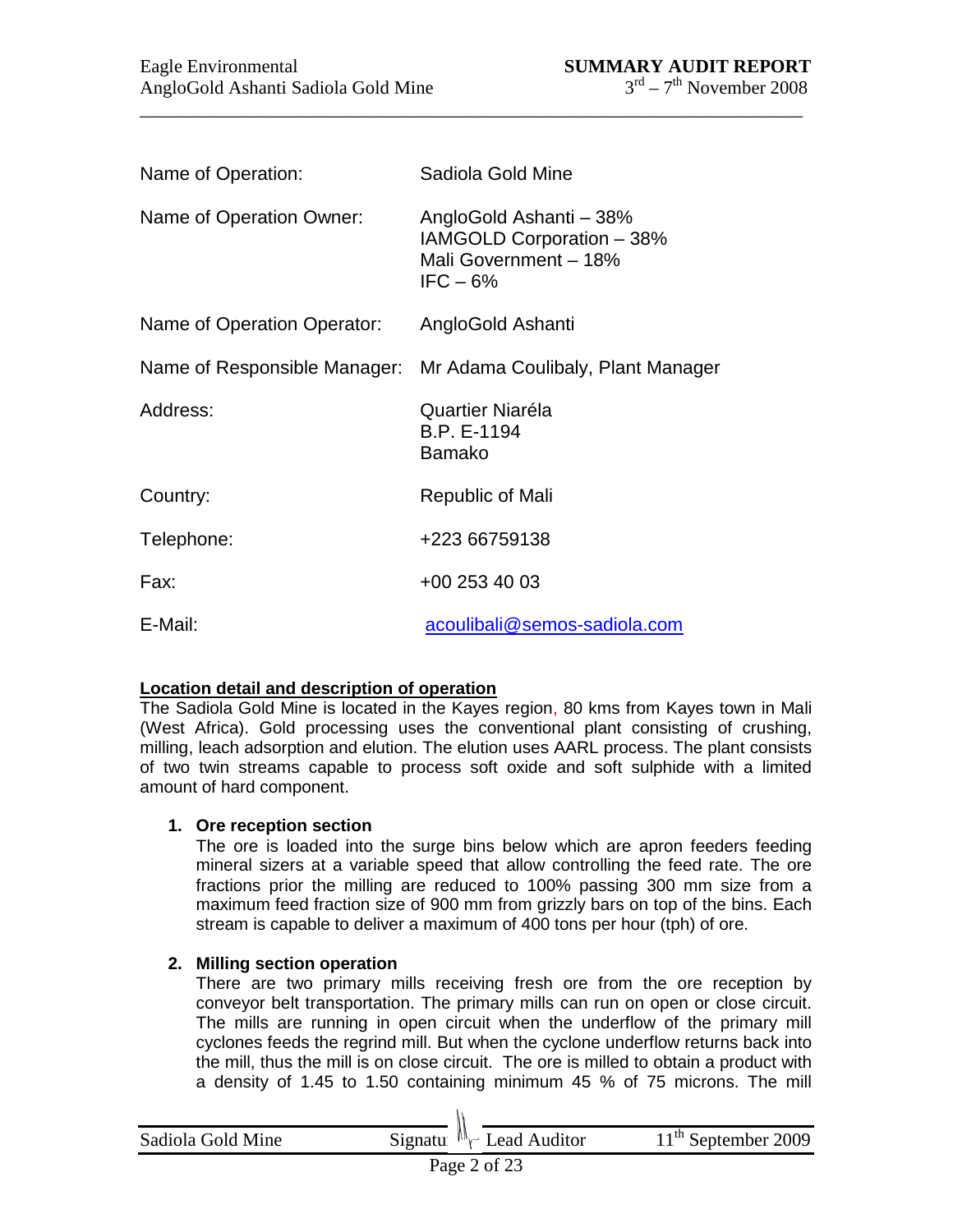product is diluted in the discharge sump to reach the required cyclone feed density between 1.35 and 1.40 depending on the ore type. The hydro cyclones (Krebs cyclones) classify the slurry to get an overflow with minimum 80% of fractions minus 75 microns. The throughput averages 330 tph in open circuit and 270 tph in close circuit. The viscosity modifier is added into the mills when the slurry viscosity is above 80 kpa.s<sup>-1</sup>. A gravity plant installed since Dec 08 consists of a screening facility, a falcon concentrator and a Gekko unit used for intensive cyanidation in the leach reactor. The pregnant solution is pumped to electrowinning in the smelt house and the solids residue back to the regrind mill.

\_\_\_\_\_\_\_\_\_\_\_\_\_\_\_\_\_\_\_\_\_\_\_\_\_\_\_\_\_\_\_\_\_\_\_\_\_\_\_\_\_\_\_\_\_\_\_\_\_\_\_\_\_\_\_\_\_\_\_\_\_\_\_\_\_\_\_\_\_\_\_

### **3. Leaching section**

The cyclone overflow passes through linear screens prior discharging into the preoxidation tanks. There are EDR pumps connected to the preoxidation tanks to supply oxygen through injection points on the pipeline. During sulphide ore treatment it is necessary to add some hydrogen peroxide in order to increase the dissolved oxygen concentration to the right level and maintain it. The preoxidation tank overflows into the surge tank where the lead nitrate is added at a rate of 300 g/t during sulphide treatment. No lead is added when processing oxide ore. The lime addition is performed in tank 1. An EDR pump is fitted to that tank as well. The slurry pH is controlled at 10.0 – 10.2 before sodium cyanide addition. The cyanide is added into the leach tank2 at a concentration between 450 and 500 ppm for sulphide and 180 to 200 ppm for oxide. There are ten leach tanks on each stream with a capacity of 1350  $m^3$  to assure the required residence time. Automatic cyanide analyzers are in line to control the cyanide concentration and dosing rate as closer as possible to the set point. No more cyanide is added downstream to maintain the concentration.

#### **4. Adsorption section**

The slurry overflows by gravity into adsorption vessels containing activated carbon except the first vessels used as grit catchers. The interstage NKM screens retain the carbon in the tanks. The carbon movement upstream is performed with the carbon transfer pumps installed in each tank. There are height adsorption tanks in series with gravity flow. The last tanks are used for detoxification of residue slurry prior pumping to slimes dam. The cyanide level in adsorption tank 5 is determined by the in line cyanide analyzer and the results are used to predict the quantity of reagents required for an effective residue cyanide destruction. A WAD (Weak Acid Dissociable) cyanide analyzer is installed at the plant tail for optimization control of the cyanide neutralization process. The unit takes sample every 30 minutes on each stream and measure the WAD cyanide level. EDR pumps are installed at the detoxification CIP tanks in order to supply dissolved oxygen required for cyanide neutralization. Hydrogen peroxide 70% strength, sodium metabisulphite with solution RD from 1050 t0 1070, and copper sulphate are dosed in last CIP tank for the detoxification.

# **5. Residue section**

A manual sample is taken every hour at the common residue line and sent to the chemical laboratory for free cyanide and WAD cyanide analysis. There are 6 pumps on each residue stream connected the main residue line. After adsorption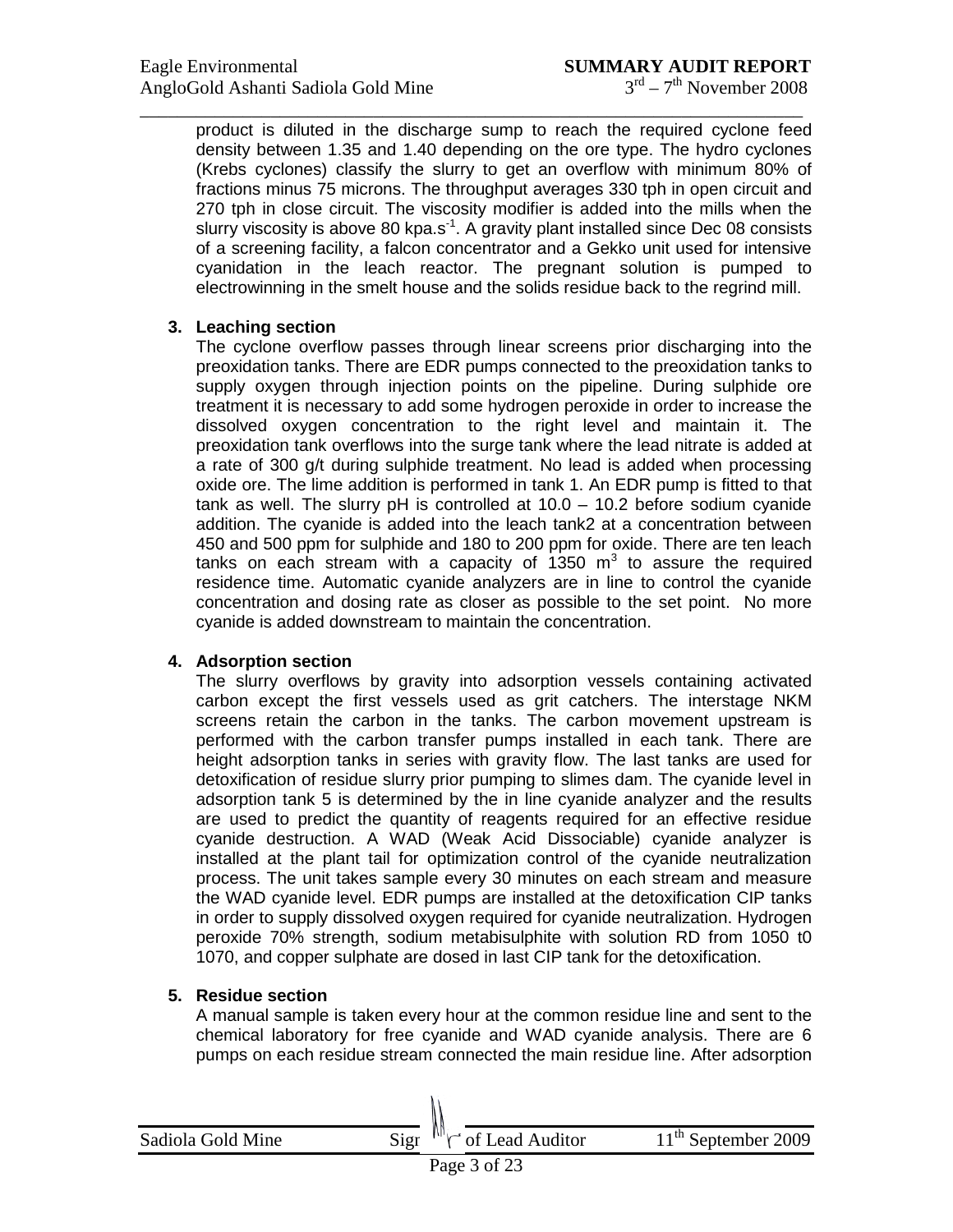the slurry flows into linear screens for catching eventual coarse carbon leaving the circuit when the NKM screens are passing.

\_\_\_\_\_\_\_\_\_\_\_\_\_\_\_\_\_\_\_\_\_\_\_\_\_\_\_\_\_\_\_\_\_\_\_\_\_\_\_\_\_\_\_\_\_\_\_\_\_\_\_\_\_\_\_\_\_\_\_\_\_\_\_\_\_\_\_\_\_\_\_

#### **6. Tailing storage facility**

After detoxification the residue is pumped from the residue tank to the slimes dam via a steel pipeline 500 mm inside diameter. The flow pumped per hour varies between 1200 to 1400 m<sup>3</sup>/hr with a pressure of 10 to 12 bars. The slurry is cycloned to remove the coarse fractions for impoundment wall building. The fine fractions from cyclone overflow run down to the pool. The decanted water is pumped to the plant via the return water dam or directly from a barge decants system with four submersible pumps capable of pumping 300 m $3/$ hr each. There are underdrains and elevated filter drains for stability of the wall. Piezometers installed along the starter wall and vibrocores allow determining the level of water at the wall foundation.

#### **7. Elution and regeneration**

The Loaded carbon is pumped from second adsorption tanks to elution on a daily basis. The carbon is acid washed with hydrochloric acid, neutralized with caustic soda and washed with clean water before elution. The elution consists of heating the carbon, soak in hot caustic cyanide solution (1.5 % cyanide and 3% caustic), and rinse with hot soft water. The gold bearing solution is pumped to electro winning in the smelt house and the eluted carbon is regenerated at  $700^{\circ}$ C and pumped back to adsorption circuit to the tank 6 or 7.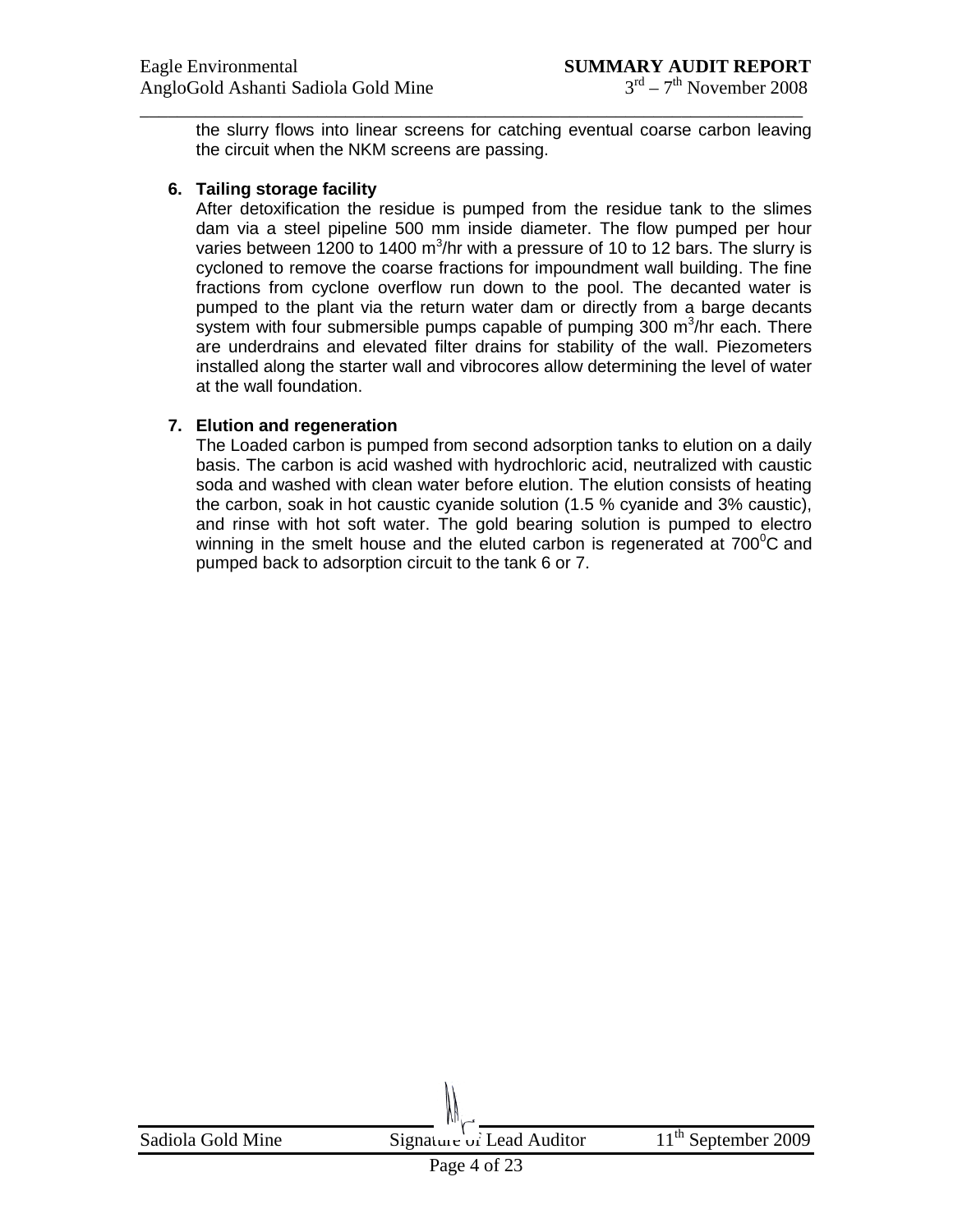#### Auditor's Finding

This operation is

 $\Box$  in full compliance

#### X in substantial compliance \*(see below)

 $\Box$  not in compliance

with the International Cyanide Management Code.

\* The Corrective Action Plan to bring an operation in substantial compliance into full compliance must be enclosed with this Summary Audit Report. The plan must be fully implemented within one year of the date of this audit.

Audit Company: Eagle Environmental

Audit Team Leader: Arend Hoogervorst

E-mail: arend@eagleenv.co.za

Names and Signatures of Other Auditors:

Name : Dawid L Viljoen Signature

Dates of Audit:  $3<sup>rd</sup> - 7<sup>th</sup>$  November 2008



I attest that I meet the criteria for knowledge, experience and conflict of interest for Code Verification Audit Team Leader, established by the International Cyanide Management Institute and that all members of the audit team meet the applicable criteria established by the International Cyanide Management Institute for Code Verification Auditors.

I attest that this Summary Audit Report accurately describes the findings of the verification audit. I further attest that the verification audit was conducted in a professional manner in accordance with the International Cyanide Management Code Verification Protocol for Gold Mine Operations and using standard and accepted practices for health, safety and environmental audits.

|                       | Page 5 of 23                     |                                           |
|-----------------------|----------------------------------|-------------------------------------------|
| Sadiola Gold Mine     | <b>Signature of Lead Auditor</b> | 11 <sup>th</sup> September 2009           |
| Certified/notarized:- |                                  | Adolph<br>Johannes<br>de la Rey<br>NUTARY |
| Facility              | <b>Signature of Lead Auditor</b> | NOTA PDate<br>U B<br>$\epsilon_{\neq}$    |
| Sadiola Gold Mine     |                                  |                                           |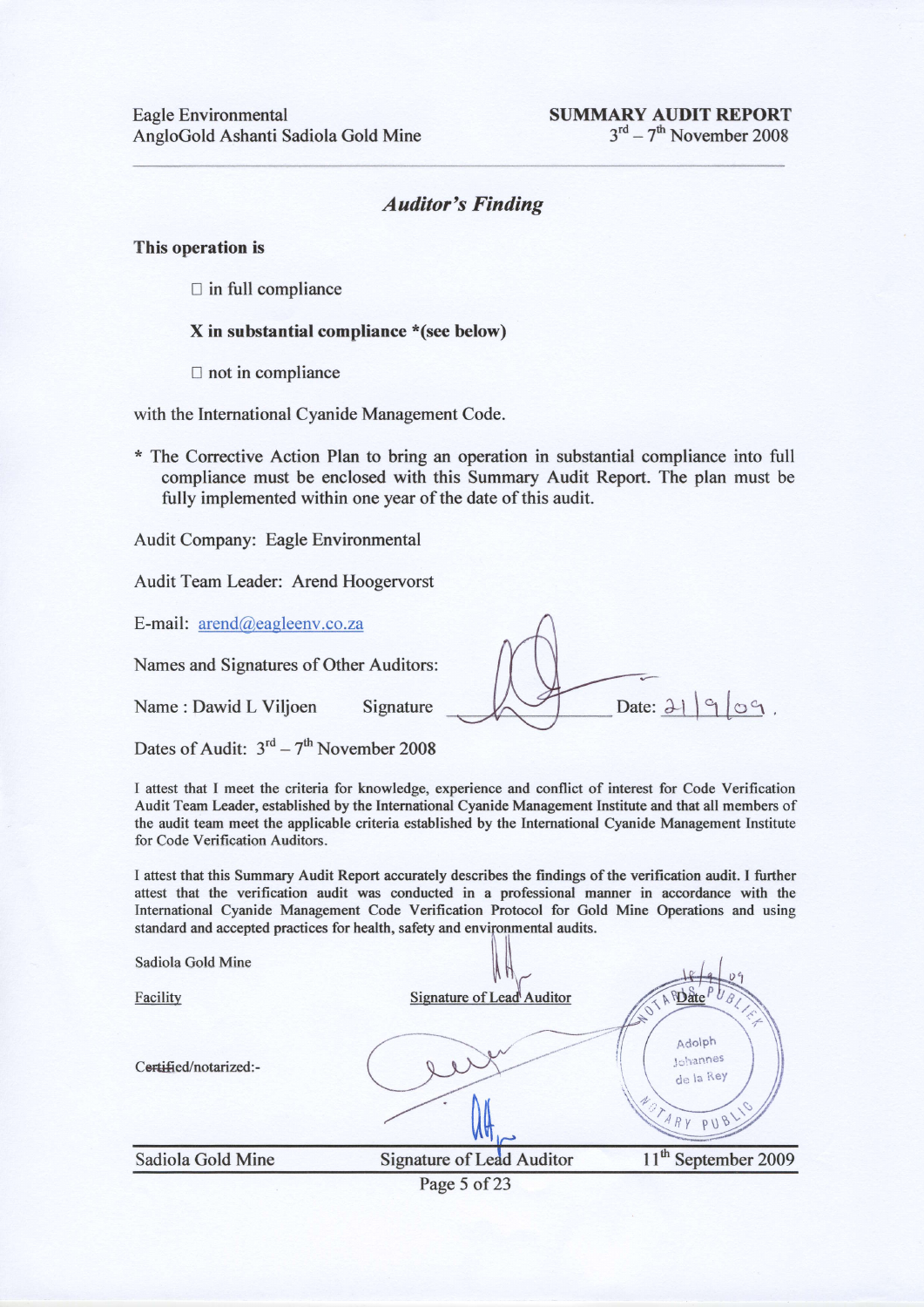# *Auditor's Findings*

\_\_\_\_\_\_\_\_\_\_\_\_\_\_\_\_\_\_\_\_\_\_\_\_\_\_\_\_\_\_\_\_\_\_\_\_\_\_\_\_\_\_\_\_\_\_\_\_\_\_\_\_\_\_\_\_\_\_\_\_\_\_\_\_\_\_\_\_\_\_\_

# *1. PRODUCTION: Encourage responsible cyanide manufacturing by purchasing from manufacturers who operate in a safe and environmentally protective manner.*

*Standard of Practice1.1: Purchase cyanide from manufacturers employing appropriate practices and procedures to limit exposure of their workforce to cyanide, and to prevent releases of cyanide to the environment.*

# **X in full compliance with**

**The operation is**  $\Box$  in substantial compliance with **Standard of Practice 1.1** 

 $\Box$  not in compliance with

*Basis for this Finding/Deficiencies Identified:*

The plant's cyanide manufacturer and supplier, Australian Gold Reagents (AGR), is an ICMI Code Signatory and has achieved full compliance in a verification audit against the ICMI Cyanide Code.

The combined supply and transport contract stipulates that the supplier must be signatory to the ICMI and must be ICMI Code compliant.

# *2. TRANSPORTATION: Protect communities and the environment during cyanide transport.*

*Standard of Practice 2.1: Establish clear lines of responsibility for safety, security, release prevention, training and emergency response in written agreements with producers, distributors and transporters.*

# **X in full compliance with**

**The operation is**  $\Box$  in substantial compliance with **Standard of Practice 2.1** 

 $\Box$  not in compliance with

Sadiola Gold Mine Signature of Lead Auditor 11<sup>th</sup> September 2009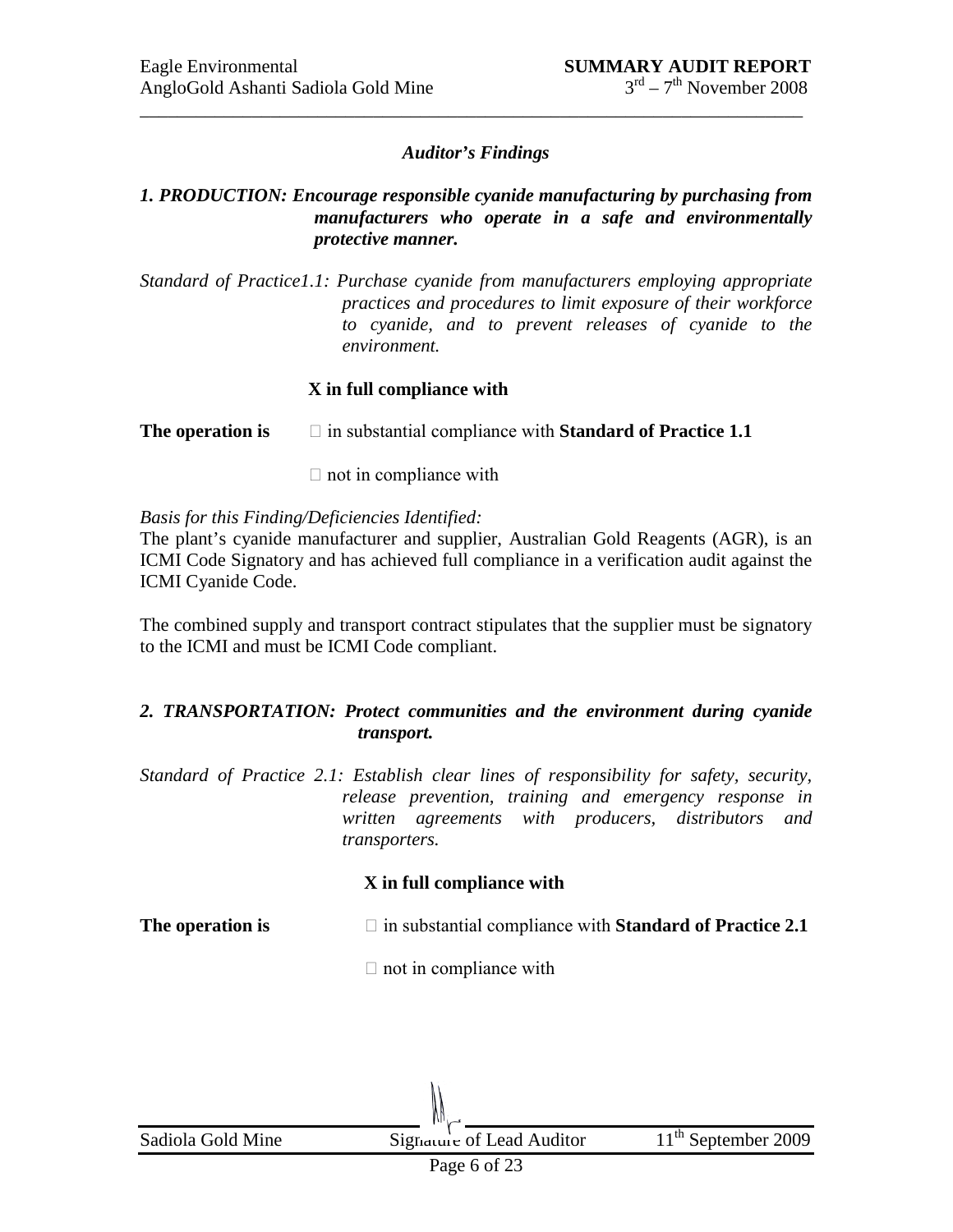# *Basis for this Finding/Deficiencies Identified:*

AGR is responsible for the transport of the cyanide briquettes from their production facility in Kwinana, Western Australia, to the Sadiola Gold Plant in Mali. Responsibilities and accountabilities are clearly defined in the AngloGold Ashanti (AGA) Contract and AGR Transport Management Plan. Both the AGA contract and the AGR Transport Management Plan stipulate in detail, the responsibilities and requirements for packaging and labeling, safety, security, escort, emergency response (spills prevention and clean-up), route planning and risk assessments, community liaison, emergency response resource access and availability, training, and communication.

\_\_\_\_\_\_\_\_\_\_\_\_\_\_\_\_\_\_\_\_\_\_\_\_\_\_\_\_\_\_\_\_\_\_\_\_\_\_\_\_\_\_\_\_\_\_\_\_\_\_\_\_\_\_\_\_\_\_\_\_\_\_\_\_\_\_\_\_\_\_\_

*Standard of Practice 2.2: Require that cyanide transporters implement appropriate emergency response plans and capabilities and employ adequate measures for cyanide management.*

# **X in full compliance with**

**The operation is**  $\Box$  in substantial compliance with **Standard of Practice 2.2** 

 $\Box$  not in compliance with

### *Basis for this Finding/Deficiencies Identified:*

The supply and transport contract for AGR stipulates that the transport sub-contractor must be a signatory to the ICMI and must be ICMI Code compliant. The road transport contractor from the port of Dakar to the mine, SDV, is a Code signatory and was certified as fully compliant in August 2009. A due diligence exercise was undertaken for the sea transport leg and the ports of Freemantle and Dakar, internally by AGR and reviewed by an ICMI transportation auditor who found them Code compliant.

# *3. HANDLING AND STORAGE: Protect workers and the environment during cyanide handling and storage.*

*Standard of Practice 3.1: Design and construct unloading, storage and mixing facilities consistent with sound, accepted engineering practices, quality control/quality assurance procedures, spill prevention and spill containment measures.*

# **X in full compliance with**

**The operation is**  $\Box$  in substantial compliance with **Standard of Practice 3.1** 

 $\Box$  not in compliance with

Sadiola Gold Mine Signature of Lead Auditor  $11<sup>th</sup>$  September 2009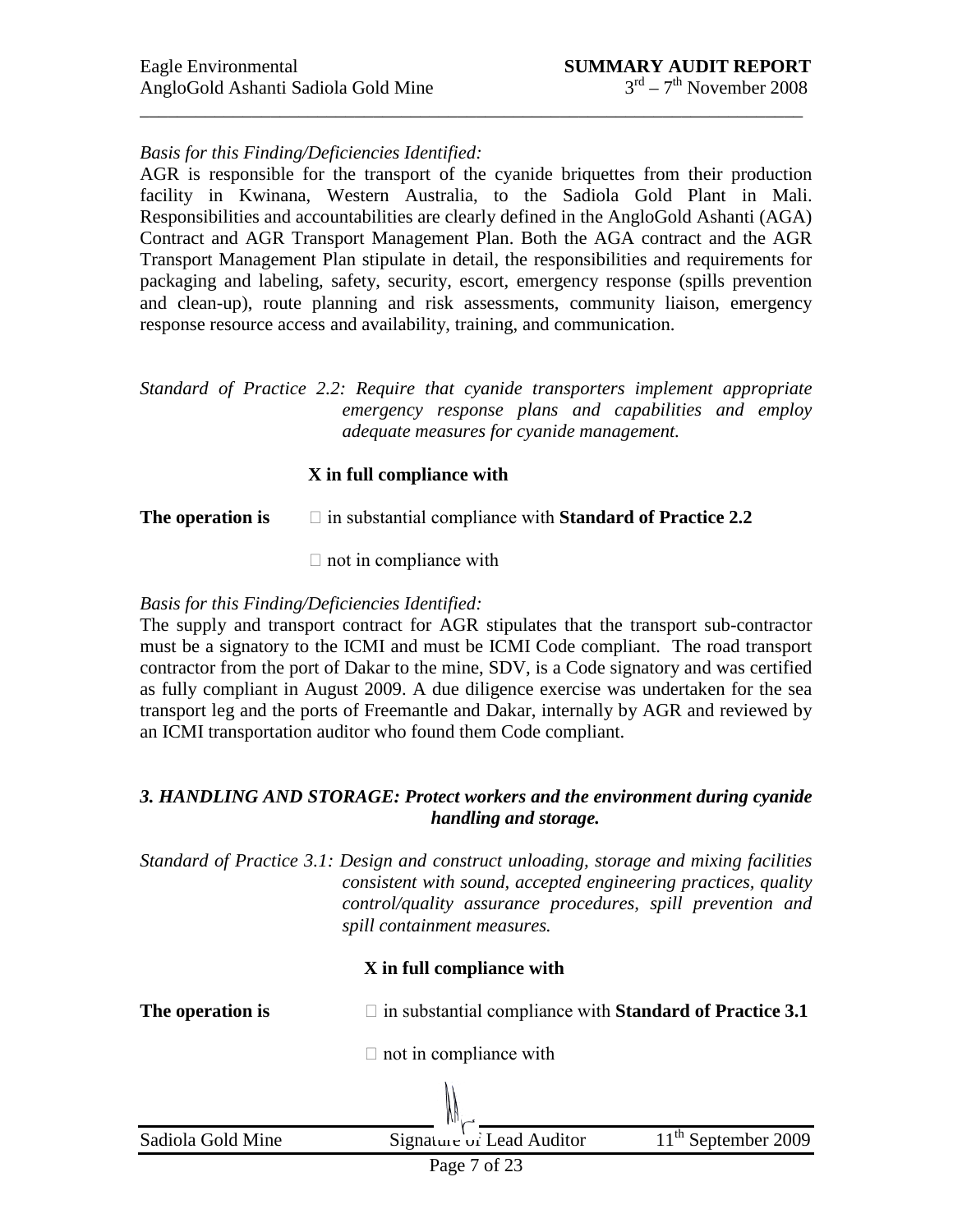# *Basis for this Finding/Deficiencies Identified:*

The operation procures solid cyanide and mixing of solid cyanide is done on site. In addition to detailed, professionally designed, drawings for the cyanide mixing and storage area, an audit report of the civil engineering aspects of the cyanide facility by a Professional Engineer was sighted. Cyanide facilities are located on concrete and away from people and surface waters. Although they are in the same unit area as other reagents, separation walls are in place. Secondary containments are built from concrete, provide a competent barrier to leakages and provide adequate and appropriate containment. The solid cyanide is stored in the original packaging in closed, locked sea containers, stored under a roof. Cyanide tanks are equipped with level indicators and audible alarms alarming at 80% and the interlocked cyanide transfer pump stops at 80%. Procedures covering cyanide unloading, destuffing, mixing, transfer and handling of full and empty cyanide boxes were reviewed and found to be effective. Cyanide areas are fenced and security controlled with adequate controls and separation to prevent mixing with incompatible materials.

*Standard of Practice 3.2: Operate unloading, storage and mixing facilities using inspections, preventive maintenance and contingency plans to prevent or contain releases and control and respond to worker exposures.*

### **X in full compliance with**

**The operation is**  $\Box$  in substantial compliance with **Standard of Practice 3.2** 

 $\Box$  not in compliance with

# *Basis for this Finding/Deficiencies Identified:*

The site utilizes solid cyanide which is delivered in sea containers which are "destuffed" of their cyanide into secure storage areas. Empty cyanide briquette packaging is stored in locked containers and taken and burned in an isolated, fenced, locked, dedicated burning area. Procedures are in place to cover solid and liquid spill responses. The off-loading and "destuffing" procedures are thorough and detailed and PPE requirements are included. Use is made of the Buddy system to optimise safety and safe handling. All reagent cyanide facilities are covered in the preventative maintenance system, with defined maintenance frequencies. Inspection checklists were sighted and interviews conducted which confirmed cyanide awareness and competency.

### *4. OPERATIONS: Manage cyanide process solutions and waste streams to protect human health and the environment.*

Sadiola Gold Mine Signature of Lead Auditor  $11<sup>th</sup>$  September 2009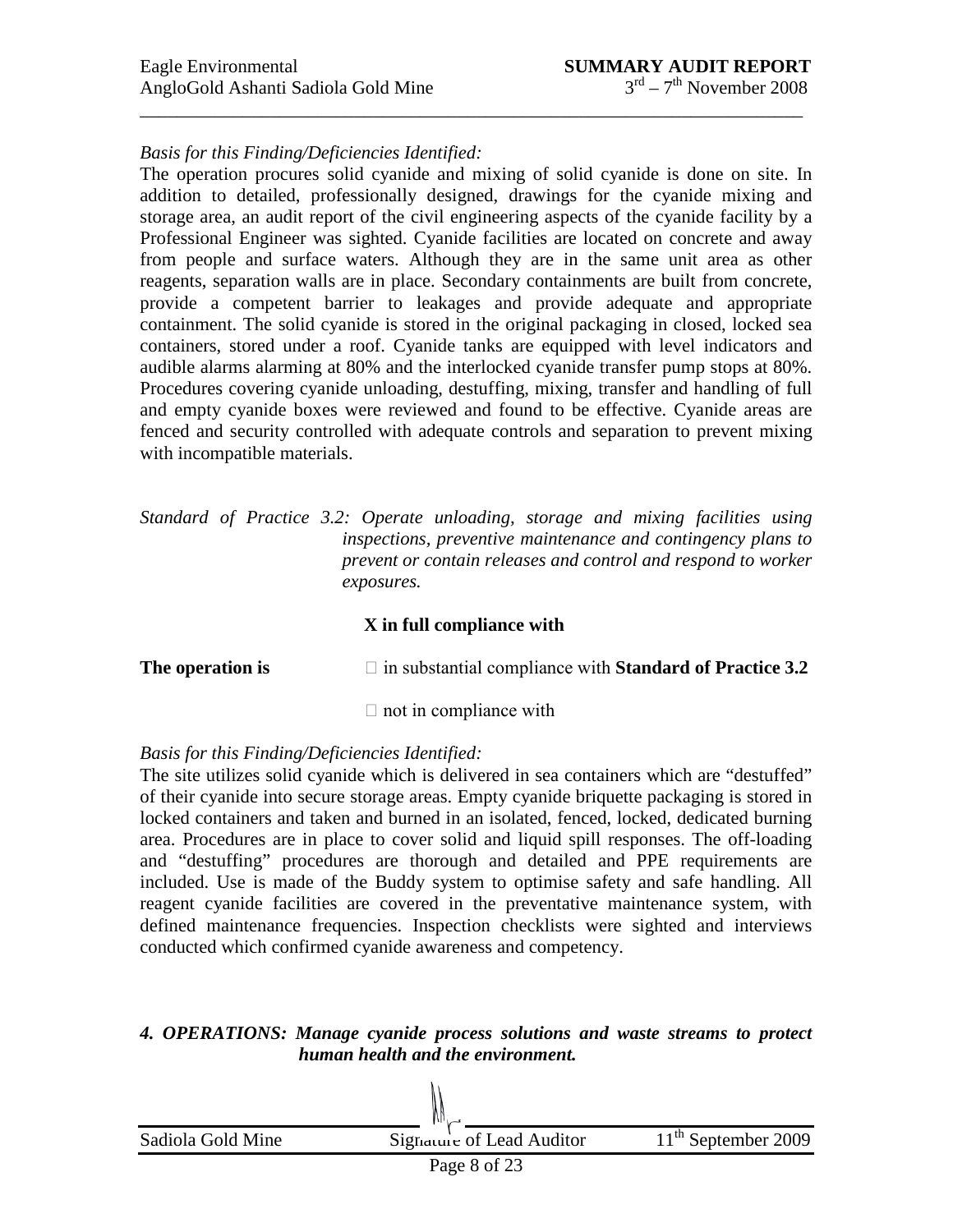*Standard of Practice 4.1: Implement management and operating systems designed to protect human health and the environment utilizing contingency planning and inspection and preventive maintenance procedures.*

\_\_\_\_\_\_\_\_\_\_\_\_\_\_\_\_\_\_\_\_\_\_\_\_\_\_\_\_\_\_\_\_\_\_\_\_\_\_\_\_\_\_\_\_\_\_\_\_\_\_\_\_\_\_\_\_\_\_\_\_\_\_\_\_\_\_\_\_\_\_\_

 $\Box$  in full compliance with

#### **The operation is X in substantial compliance with Standard of Practice 4.1**

 $\Box$  not in compliance with

### *Basis for this Finding/Deficiencies Identified:*

The site has 25 cyanide specific procedures, 10 cyanide specific engineering procedures and 130 plant cyanide equipment operating procedures in place. The procedures were extensively sampled, reviewed and found to be effective. Routine daily and monthly inspection reports, legal inspections, and checklists were sampled and employees interviewed to check the effectiveness of systems and ensure that ensure proactive and reactive management. The site change management procedure was reviewed and examples of its used sighted.

Although GoldSim computerised water balance scenarios have not identified power outage needs for emergency power, the plant has emergency generators on the TSF to run a decant pump to remove water from the pool. There are also mobile diesel pumps available to pump water from the return water dam to the settling dam in case of power outages. The plant has contingency procedures covering start up and shutdown of the detoxification plant and the whole plant, which are governed by increase on on-line WAD cyanide levels and the results of monthly water balance evaluations and scenario checks.

Preventative maintenance and inspection type and frequency is controlled by an electronic system called PRAGMA. Key pumps, tanks, pipelines, bunded areas and equipment in the plant and the TSF were checked on the PRAGMA system and found to be systematically maintained through visual and mechanical checks, thickness tests and historical reviews. Although the Preventative Maintenance System (PMS) in place was found to be sound, some weaknesses were identified with the job cards and inspection criteria. It was agreed that these could be corrected by changing forms and demonstrating usage over time and this was included in a Corrective Action Plan.

*Standard of Practice 4.2: Introduce management and operating systems to minimize cyanide use, thereby limiting concentrations of cyanide in mill tailings.*

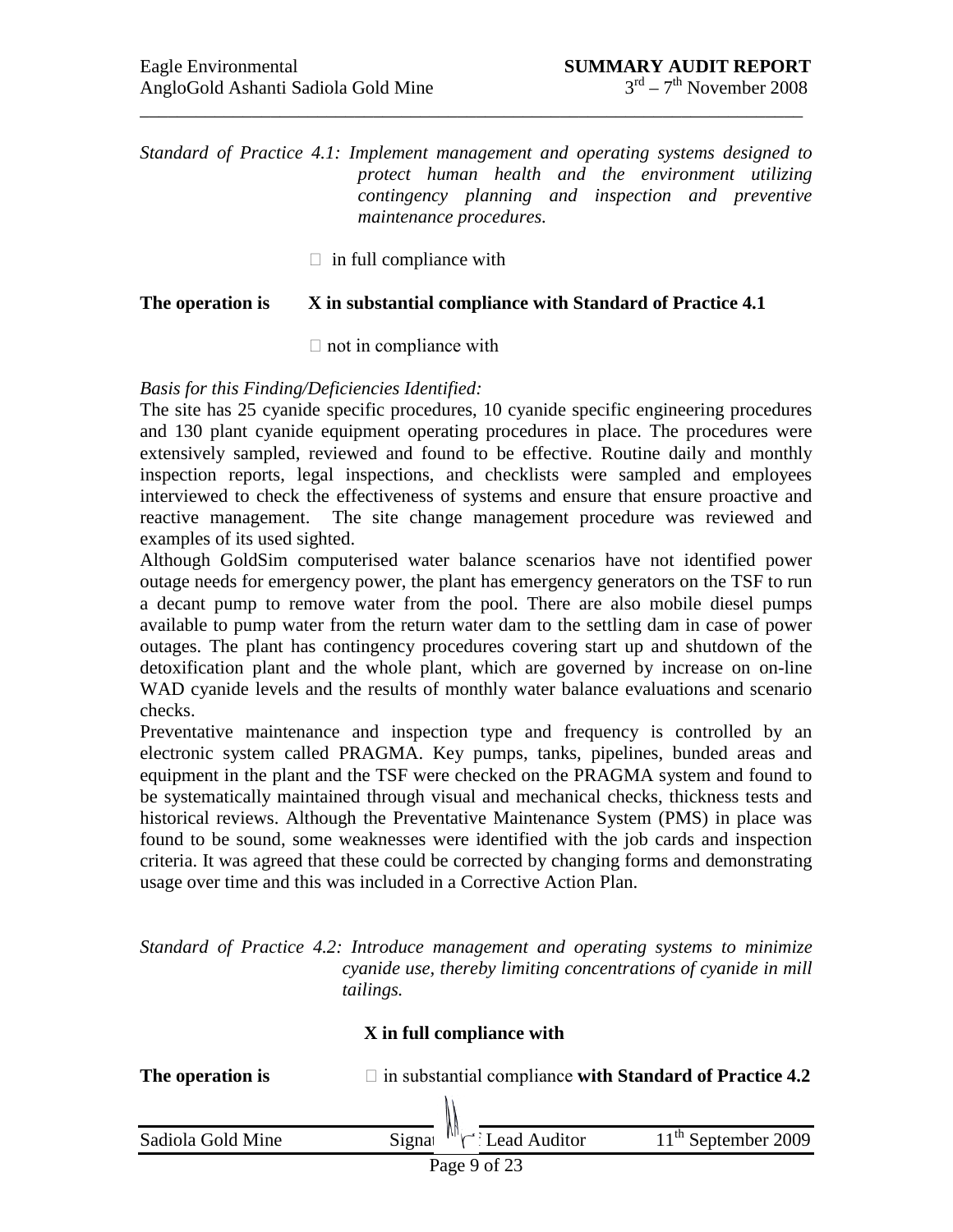$\Box$  not in compliance with

\_\_\_\_\_\_\_\_\_\_\_\_\_\_\_\_\_\_\_\_\_\_\_\_\_\_\_\_\_\_\_\_\_\_\_\_\_\_\_\_\_\_\_\_\_\_\_\_\_\_\_\_\_\_\_\_\_\_\_\_\_\_\_\_\_\_\_\_\_\_\_

 $\Box$  not subject to

#### *Basis for this Finding/Deficiencies Identified:*

Tests have been conducted to determine the optimum leach parameters for the various oxide and sulphide ores. Bottle roll tests are conducted on a daily basis and in-house test work is conducted. Diagnostic leach reports have been carried out by external laboratories and indications were that lower cyanide consumption was possible using a gravity recovery plant. Gold recovery and improved cyanide consumption was the result. A TAC 2000 cyanide on line analyser, supported by leach operator titrations, is used for automatic cyanide control. The cyanide control logic includes fuzzy logic algorithm using current and historical information to compute the new addition rates. A variable speed mono pump is used to vary cyanide feed rates automatically as per control algorithms. A WAD 1000 WAD analyser is used after detoxification on the residue. Cyanide control level set points are varied according the feed ore mineral composition: for sulphides : 450ppm and Oxides to 180 (reduced from 200ppm as NaCN before commissioning of the gravity circuit).

*Standard of Practice 4.3: Implement a comprehensive water management program to protect against unintentional releases.*

#### **X in full compliance with**

**The operation is**  $\Box$  in substantial compliance with **Standard of Practice 4.3** 

 $\Box$  not in compliance with

# *Basis for this Finding/Deficiencies Identified:*

A comprehensive, probabilistic water balance was prepared using the GoldSim computerised, water balance model which covered the TSF and the water bodies associated with the plant. The model incorporates reliable, localized rainfall data for the last 20 years and considers both 1:50, 72 hour storm event and 1:100, 24 hour storm event. Operating parameters for the water usage strategy are updated monthly, based on evaluations and from recommendations from consultants using the GoldSim water balance model outputs. Water levels in the ponds are recorded on a daily basis and operational decisions are made using this and the monthly water model reports. An emergency detoxification plant is available to treat solutions for release to the environment under abnormal or emergency conditions but this has not been required since becoming Code signatories. Procedures and plans are in place to manage normal and emergency conditions. All relevant procedures, plans and initiatives were reviewed and found to be appropriate in managing to prevent overtopping and unintentional

| Sadiola Gold Mine | Signaure of Lead Auditor | $11^{\text{th}}$ September 2009 |
|-------------------|--------------------------|---------------------------------|
| Page 10 of 23     | 11^{\text{th}}           | September 2009                  |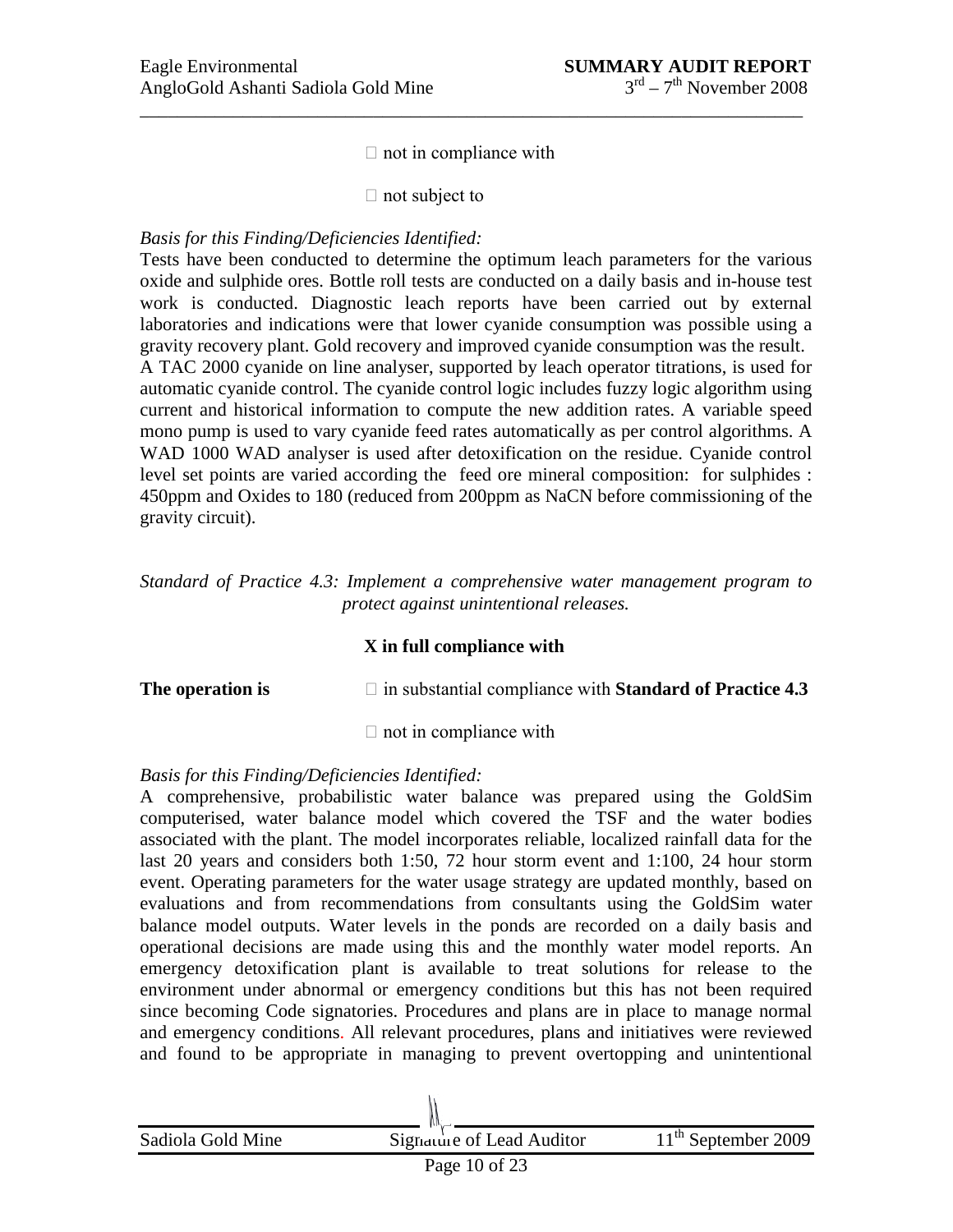releases. The TSF is a valley dam and the phreatic surface is not affecting the water balance of dam stability.

\_\_\_\_\_\_\_\_\_\_\_\_\_\_\_\_\_\_\_\_\_\_\_\_\_\_\_\_\_\_\_\_\_\_\_\_\_\_\_\_\_\_\_\_\_\_\_\_\_\_\_\_\_\_\_\_\_\_\_\_\_\_\_\_\_\_\_\_\_\_\_

*Standard of Practice 4.4: Implement measures to protect birds, other wildlife and livestock from adverse effects of cyanide process solutions.*

 $\Box$  in full compliance with

### **The operation is X in substantial compliance with Standard of Practice 4.4**

 $\Box$  not in compliance with

*Basis for this Finding/Deficiencies Identified:*

It was not possible to judge the WAD cyanide compliance status on the TSF, due to insufficient reliable monitoring data. Changing deposition points meant that the monitoring procedures needed to be modified to accommodating changing deposition circumstances which were affecting Code compliance points on the TSF. No confidence could be placed in whether the collected data was taken from the correct compliance points. A Corrective Action Plan was agreed upon to amend sampling procedures and collect sufficient WAD cyanide data from the TSF to obtain confidence in WAD cyanide compliance levels. However, the plant does have cyanide detoxification systems and online WAD cyanide measurement and the plant can be stopped if WAD cyanide levels cannot be reduced to below 80ppm (the level identified as being the maximum to ensure that the level does not exceed 50ppm WAD by the time it reaches the TSF) on leaving the plant.

Although the measurement levels on the dam, need improving, it is the auditors' opinion that the plant process controls are sufficient to keep the levels of WAD cyanide in the residues going to the TSF below levels at which they would be a risk to wildlife.

*Standard of Practice 4.5: Implement measures to protect fish and wildlife from direct and indirect discharges of cyanide process solutions to surface water.*

# **X in full compliance with**

**The operation is**  $\Box$  in substantial compliance with **Standard of Practice 4.5** 

 $\Box$  not in compliance with

*Basis for this Finding/Deficiencies Identified:*

The site has no direct or indirect discharges to surface water and maintains a zero discharge policy. There are also no surface water systems in the vicinity of the plant and the TSF.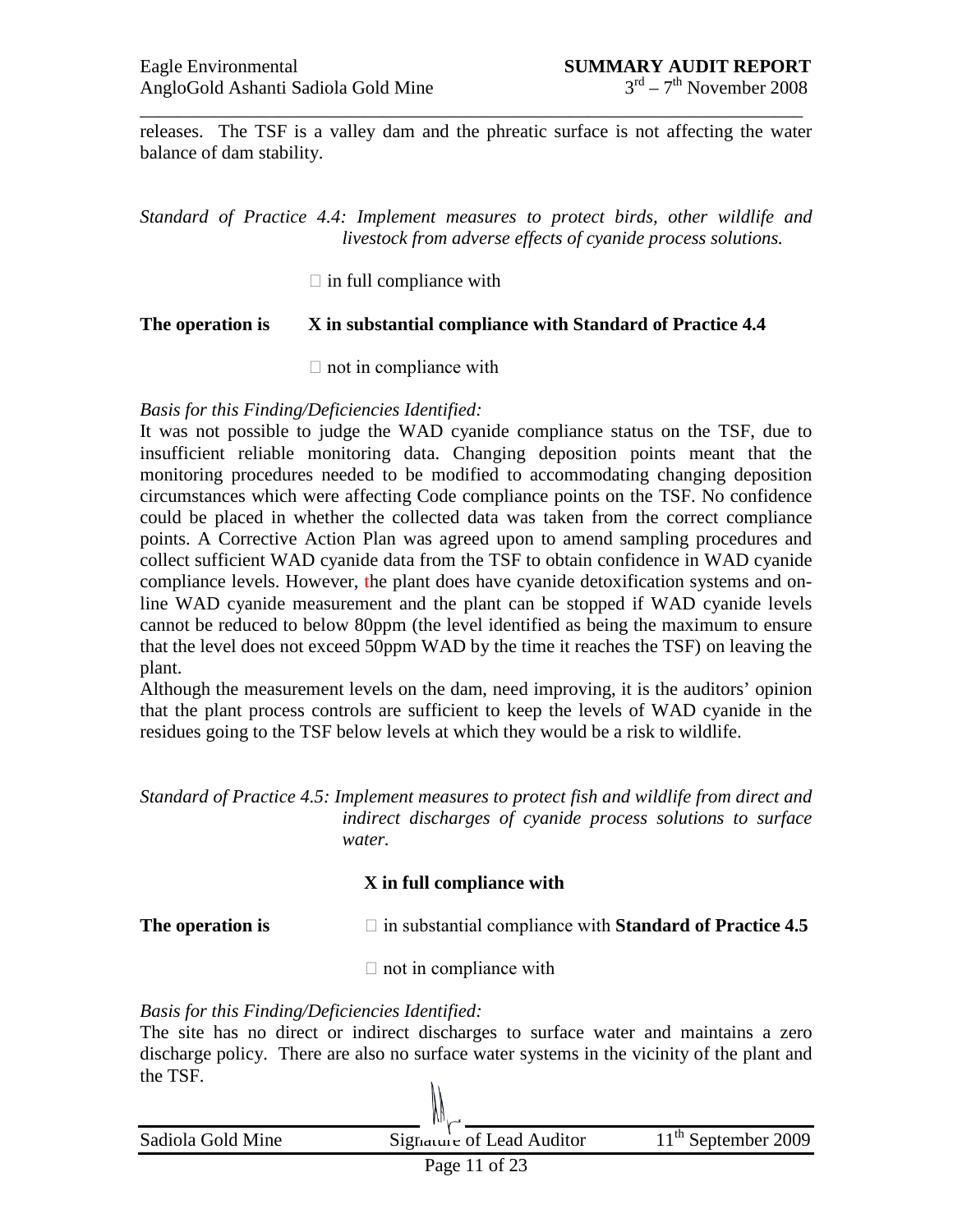The discharge system was not used for the last 2 years as more effective water management and pool control systems were put in place. There is provision for a detoxification in the discharge point for emergency situations, as discharging to the stream is only possible – but not definitely happening – during severe emergencies.

\_\_\_\_\_\_\_\_\_\_\_\_\_\_\_\_\_\_\_\_\_\_\_\_\_\_\_\_\_\_\_\_\_\_\_\_\_\_\_\_\_\_\_\_\_\_\_\_\_\_\_\_\_\_\_\_\_\_\_\_\_\_\_\_\_\_\_\_\_\_\_

*Standard of Practice 4.6: Implement measures designed to manage seepage from cyanide facilities to protect the beneficial uses of ground water.*

# **X in full compliance with**

**The operation is**  $\Box$  in substantial compliance with **Standard of Practice 4.6** 

 $\Box$  not in compliance with

#### *Basis for this Finding/Deficiencies Identified*

The mine applies measures to reduce seepage to groundwater. The TSF is equipped with under drains as well as elevated drains and plans are in hand to install additional elevated drains. A cut-off trench on western side is installed with the whole TSF surrounded by a clean/dirty water separation system. A borehole monitoring program is in place with monthly samples taken and analysed for WAD cyanide and results indicate cyanide levels at below the limits of detection. No beneficial uses are defined by legislation and there are no actual users of ground water down gradient of the site. Furthermore, the jurisdiction has not established a numerical standard for cyanide in ground water.

*Practice 4.7: Provide spill prevention or containment measures for process tanks and pipelines.*

 $\Box$  in full compliance with

#### **The operation is X in substantial compliance with Standard of Practice 4.7**

 $\Box$  not in compliance with

# *Basis for this Finding/Deficiencies Identified:*

The cyanide makeup and storage area, leach, CIP, residue, elution and acid wash tanks are all located within adequately sized, bunded areas. The TSF pipe route is equipped with trenches to contain flow leakages and catchment areas are located at low points to collect any leakages. Pipe patrols are undertaken daily by both operations and maintenance staff and there are no areas that warrant special protection due to risk to surface water. The plant is designed with sumps and pumps to return all spillages back to the process circuit. All cyanide tanks and pipelines are constructed of mild steel.

Cyanide dosing lines run across sections of unlined soil en route to leach and elution and require secondary containment. In addition, double wall pipes to and from the ILS (Intensive Leach System) system are mechanically incomplete and therefore not code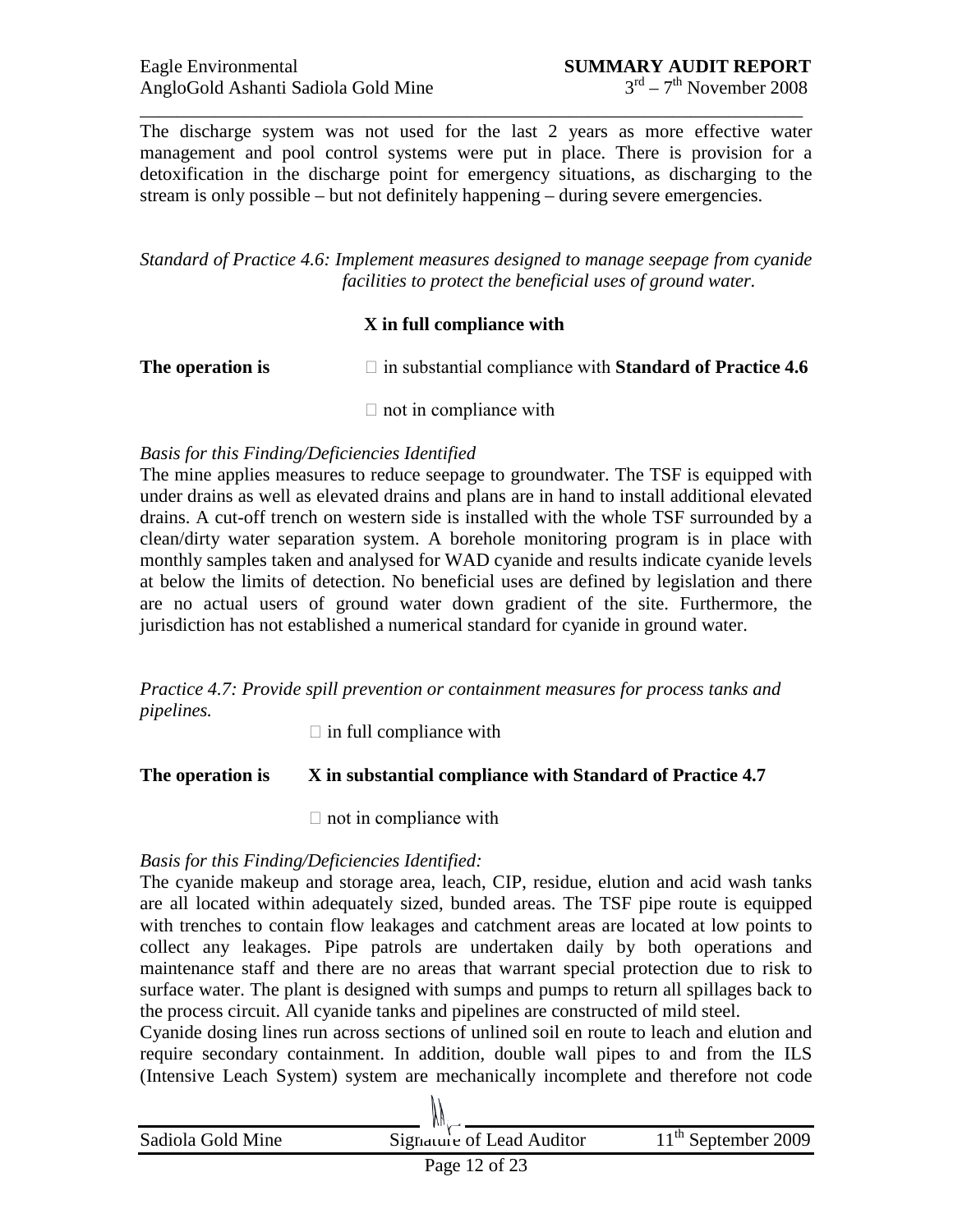compliant. A Corrective Action Plan has been agreed to install appropriate secondary containment. The site has implemented additional inspection and control actions to manage the cyanide risk until the permanent solutions in the Corrective Action Plans are implemented.

\_\_\_\_\_\_\_\_\_\_\_\_\_\_\_\_\_\_\_\_\_\_\_\_\_\_\_\_\_\_\_\_\_\_\_\_\_\_\_\_\_\_\_\_\_\_\_\_\_\_\_\_\_\_\_\_\_\_\_\_\_\_\_\_\_\_\_\_\_\_\_

*Standard of Practice 4.8: Implement quality control/quality assurance procedures to confirm that cyanide facilities are constructed according to accepted engineering standards and specifications.*

### **X in full compliance with**

**The operation is**  $\Box$  in substantial compliance with **Standard of Practice 4.8** 

 $\Box$  not in compliance with

#### *Basis for this Finding/Deficiencies Identified:*

The new Intensive Leach Reactor (ILR) was built according to AngloGold Ashanti Corporate material specifications and quality control/quality assurance documentation relating to this was sighted, including foundation and excavation specifications, compaction tests and concrete testing results. An audit report of the civil engineering aspects of the main cyanide facility by a Professional Engineer was reviewed and the annual Plant Engineer's Inspection Report covering the entire plant was also sighted. The TSF is audited externally on an annual basis by a Geotechnical Engineer and monthly surveillance data is sent to consulting engineers for conformance evaluation and reports.

*Standard of Practice 4.9: Implement monitoring programs to evaluate the effects of cyanide use on wildlife, surface and ground water quality.*

#### **X in full compliance with**

**The operation is**  $\Box$  in substantial compliance with **Standard of Practice 4.9** 

 $\Box$  not in compliance with

# *Basis for this Finding/Deficiencies Identified:*

A Monitoring Plan is in place which covers sampling of both surface and groundwater for cyanide. The Plan, sample preservation and custody and chain of custody procedures were developed by an environmental scientist with Masters degree and doctoral degree qualifications. Monitoring and inspections (including checks for bird mortalities and bird species on the TSFs) are guided by appropriate procedures and guidelines. The site's water quality sampling regime was sighted which indicated sample sites, samples types to

| Sadiola Gold Mine | Signature of Lead Auditor | $11th$ September 2009 |
|-------------------|---------------------------|-----------------------|
|                   |                           |                       |

 $\mathcal{N}$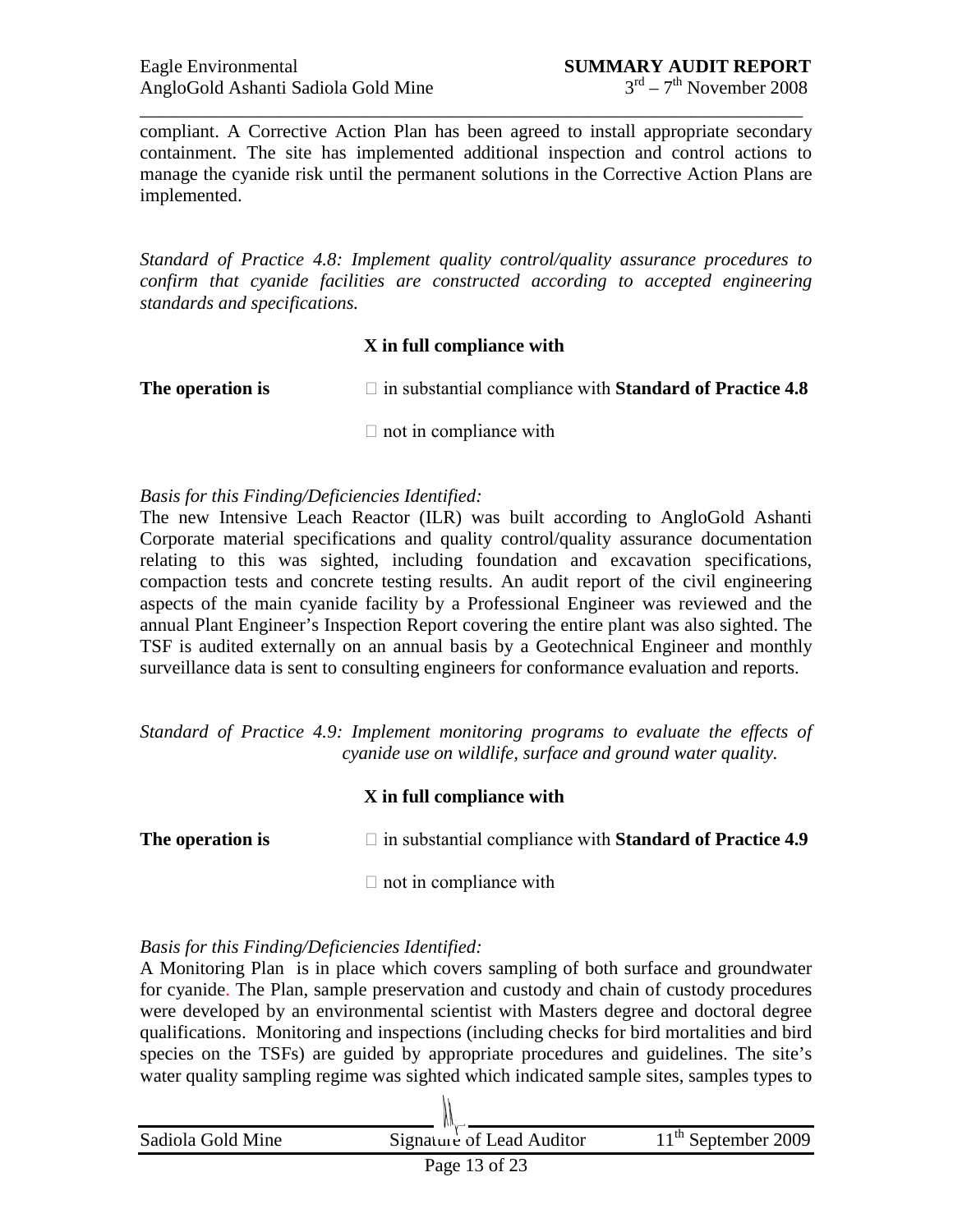be taken, and frequency. Frequencies range from daily to monthly. Detail on sample points was reviewed and found adequate for sample point circumstances. Operational bird mortality inspections are undertaken.

\_\_\_\_\_\_\_\_\_\_\_\_\_\_\_\_\_\_\_\_\_\_\_\_\_\_\_\_\_\_\_\_\_\_\_\_\_\_\_\_\_\_\_\_\_\_\_\_\_\_\_\_\_\_\_\_\_\_\_\_\_\_\_\_\_\_\_\_\_\_\_

### *5. DECOMMISSIONING: Protect communities and the environment from cyanide through development and implementation of decommissioning plans for cyanide facilities*

*Standard of Practice 5.1: Plan and implement procedures for effective decommissioning of cyanide facilities to protect human health, wildlife and livestock.*

### **X in full compliance with**

**The operation is**  $\Box$  in substantial compliance with **Standard of Practice 5.1** 

 $\Box$  not in compliance with

*Basis for this Finding/Deficiencies Identified:*

A procedure for decommissioning of the cyanide facility is in place which includes an implementation schedule. The procedure is reviewed annually.

*Standard of Practice 5.2: Establish an assurance mechanism capable of fully funding cyanide related decommissioning activities.*

# **X in full compliance with**

**The operation is**  $\Box$  in substantial compliance with **Standard of Practice 5.2** 

 $\Box$  not in compliance with

# *Basis for this Finding/Deficiencies Identified:*

The Mine Closure Estimates include third party cyanide decommissioning costs.. The cost of mobilization of external contactors is included in the Plan. There is currently no jurisdictional financial assurance mechanism required other than an "in principle" requirement. The site has established its own cash based insurance mechanism. The current scenario is that of self insurance and thus funding is maintained within the operation's banking system. A certificate signed by the Finance Manager was sighted which confirmed the availability of funding to meet cyanide decommissioning costs.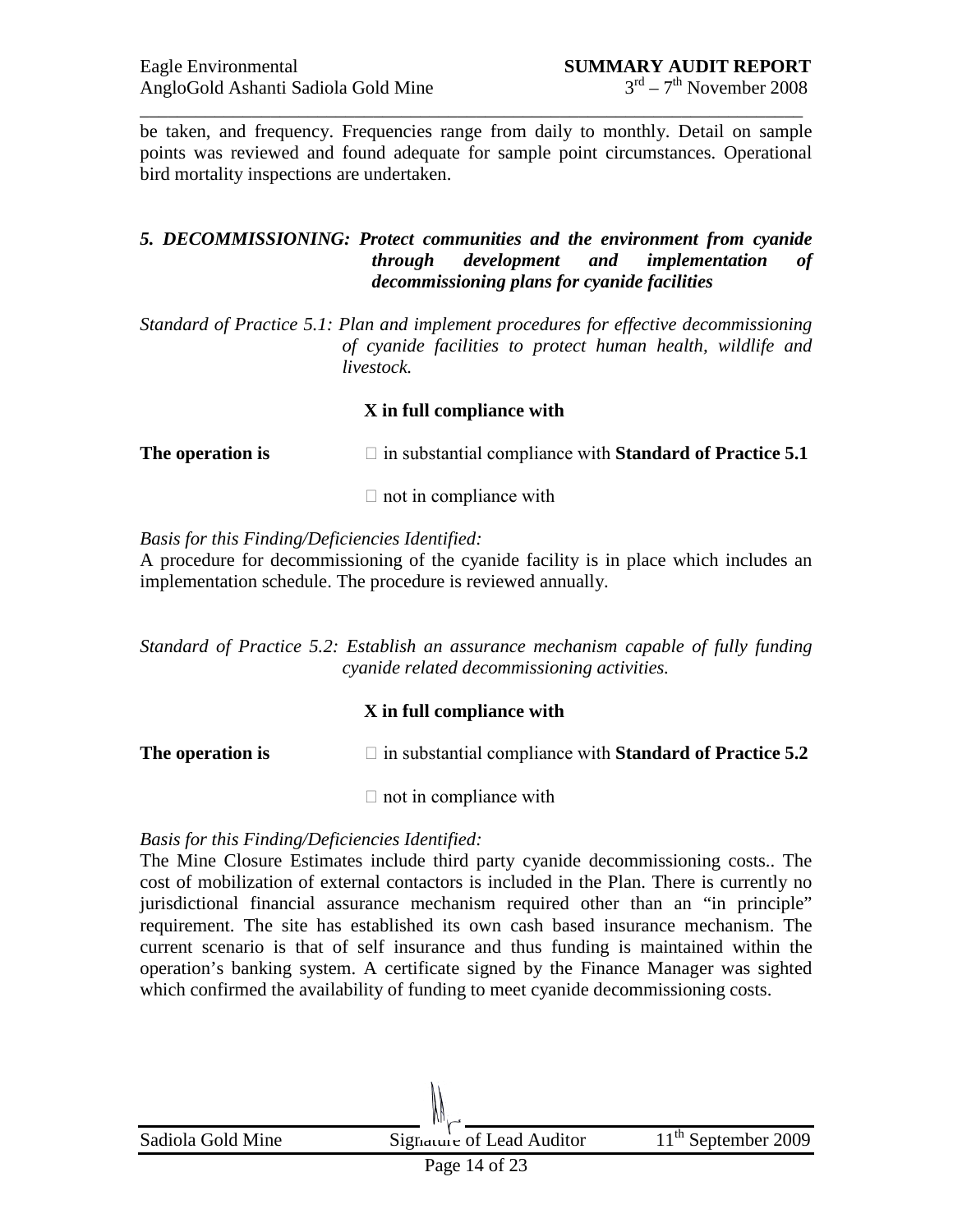#### *6. WORKER SAFETY: Protect workers' health and safety from exposure to cyanide.*

\_\_\_\_\_\_\_\_\_\_\_\_\_\_\_\_\_\_\_\_\_\_\_\_\_\_\_\_\_\_\_\_\_\_\_\_\_\_\_\_\_\_\_\_\_\_\_\_\_\_\_\_\_\_\_\_\_\_\_\_\_\_\_\_\_\_\_\_\_\_\_

*Standard of Practice 6.1: Identify potential cyanide exposure scenarios and take measures as necessary to eliminate, reduce or control them.*

#### **X in full compliance with**

**The operation is**  $\Box$  in substantial compliance with **Standard of Practice 6.1** 

 $\Box$  not in compliance with

#### *Basis for this Finding/Deficiencies Identified:*

The site has 25 cyanide specific procedures, 10 cyanide specific engineering procedures and 130 plant cyanide equipment operating procedures in place. The procedures include PPE requirements and appropriate pre-work inspections. Min- risk assessments are used prior to tasks commencing and the clearance certificate specifies a range of pre-work inspections. The procedures were extensively sampled, reviewed and found to be effective. Routine daily and monthly inspection reports, legal inspections, and checklists were sampled and employees interviewed to check the effectiveness of systems and ensure that ensure proactive and reactive management. The site change management procedure was reviewed and examples of its used sighted.

A variety of opportunities are in place for worker inputs which include participation in risk assessments, daily safety meetings and weekly communication meetings, monthly safety representatives meetings, and pre-shift safety talks. Evidence was sighted which demonstrated active involvement in these forums.

*Standard of Practice 6.2: Operate and monitor cyanide facilities to protect worker health and safety and periodically evaluate the effectiveness of health and safety measures.*

# **X in full compliance with**

**The operation is**  $\Box$  in substantial compliance with **Standard of Practice 6.2** 

 $\Box$  not in compliance with

#### *Basis for this Finding/Deficiencies Identified:*

The pH is controlled at 10.2 and leach feed pumps and cyanide dosing pumps are interlocked with pH measurement to stop if the pH falls below 9.5. Hot Spots have been identified and surveys are carried out monthly. On-going inspections and checks are also used to monitor and check facilities and emergency response equipment functioning. Safety equipment such as safety showers, low pressure eye wash stations, and dry powder

| Sadiola Gold Mine | Signature of Lead Auditor | 11 <sup>th</sup> September 2009 |
|-------------------|---------------------------|---------------------------------|
|                   |                           |                                 |

 $\mathcal{N}$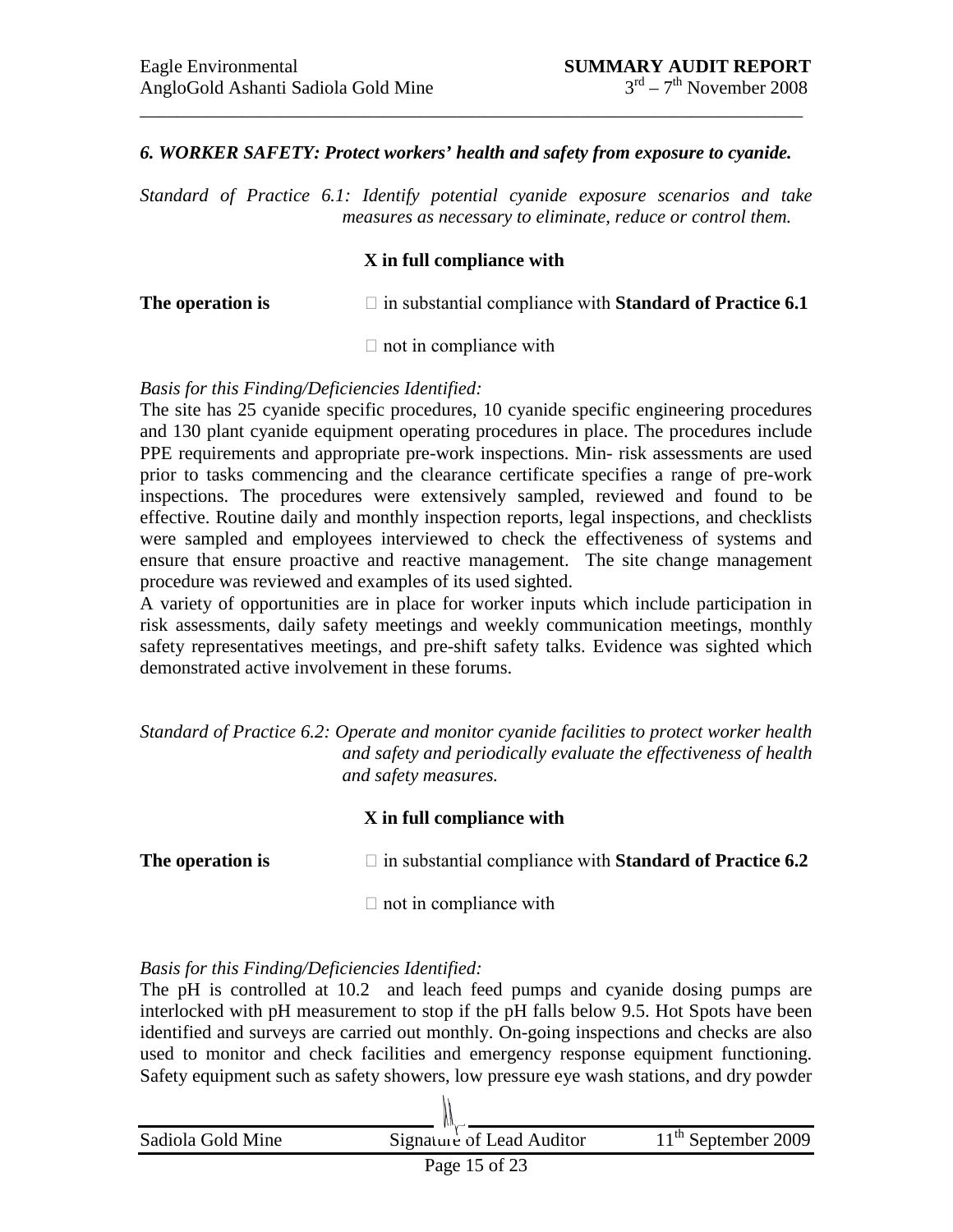fire extinguishers are numerous and adequately signposted. A site wide pipe colour coding system is in operation which includes cyanide pipe colour coding and directional flow signage and cyanide mixing and storage tanks are appropriately labeled and colour coded. There are 9 fixed HCN Polytron monitors and 62 hand held Monitox personal HCN monitors on site and these are calibrated and maintained by on-site Instrument Technicians according to procedures using manufacturers recommendations and ICMI Code requirements. MSDSs were sighted in both English and French. Appropriate pictogram warning signs were sighted throughout the site. Formal employee interviews were used to check awareness and sensitivity to health and safety measures and the response from employees was found to be appropriate and acceptable. No cyanide incidents have occurred on site but an Accident and Incident reporting and investigation procedures was found to be in place and effective.

\_\_\_\_\_\_\_\_\_\_\_\_\_\_\_\_\_\_\_\_\_\_\_\_\_\_\_\_\_\_\_\_\_\_\_\_\_\_\_\_\_\_\_\_\_\_\_\_\_\_\_\_\_\_\_\_\_\_\_\_\_\_\_\_\_\_\_\_\_\_\_

*Standard of Practice 6.3: Develop and implement emergency response plans and procedures to respond to worker exposure to cyanide.*

# **X in full compliance with**

**The operation is**  $\Box$  in substantial compliance with **Standard of Practice 6.3** 

 $\Box$  not in compliance with

# *Basis for this Finding/Deficiencies Identified:*

A dedicated cyanide emergency station on site is fully equipped to handle cyanide incidents. Medical first aid boxes are placed at strategic areas: Solid cyanide make up and storage, top of leach and CIP at both trains, smelt house, emergency trailer, and control room. Audible and visual alarms are linked to man down alarms and also alarming in the control room on the SCADA. An emergency response team responds to cyanide emergencies and there is provision for evacuation of patients by ambulance to the local Sadiola clinic which is adequately staffed by three trained doctors. Patients, on arrival at the clinic, can also be transferred to the Sadiola hospital, which is also equipped to handle cyanide emergencies. Emergency first aid equipment, antidotes (stored in fridges according to manufacturer's specifications), medical oxygen and BA sets are accessible and this is supported by a formal cyanide first aid procedure. Equipment is regularly checked and tested and mock drills are held on site, in conjunction with the clinic and hospital and the training officer. Interviews confirmed employee knowledge of cyanide hazards, and emergency response.

### *7. EMERGENCY RESPONSE Protect communities and the environment through the development of emergency response strategies and capabilities.*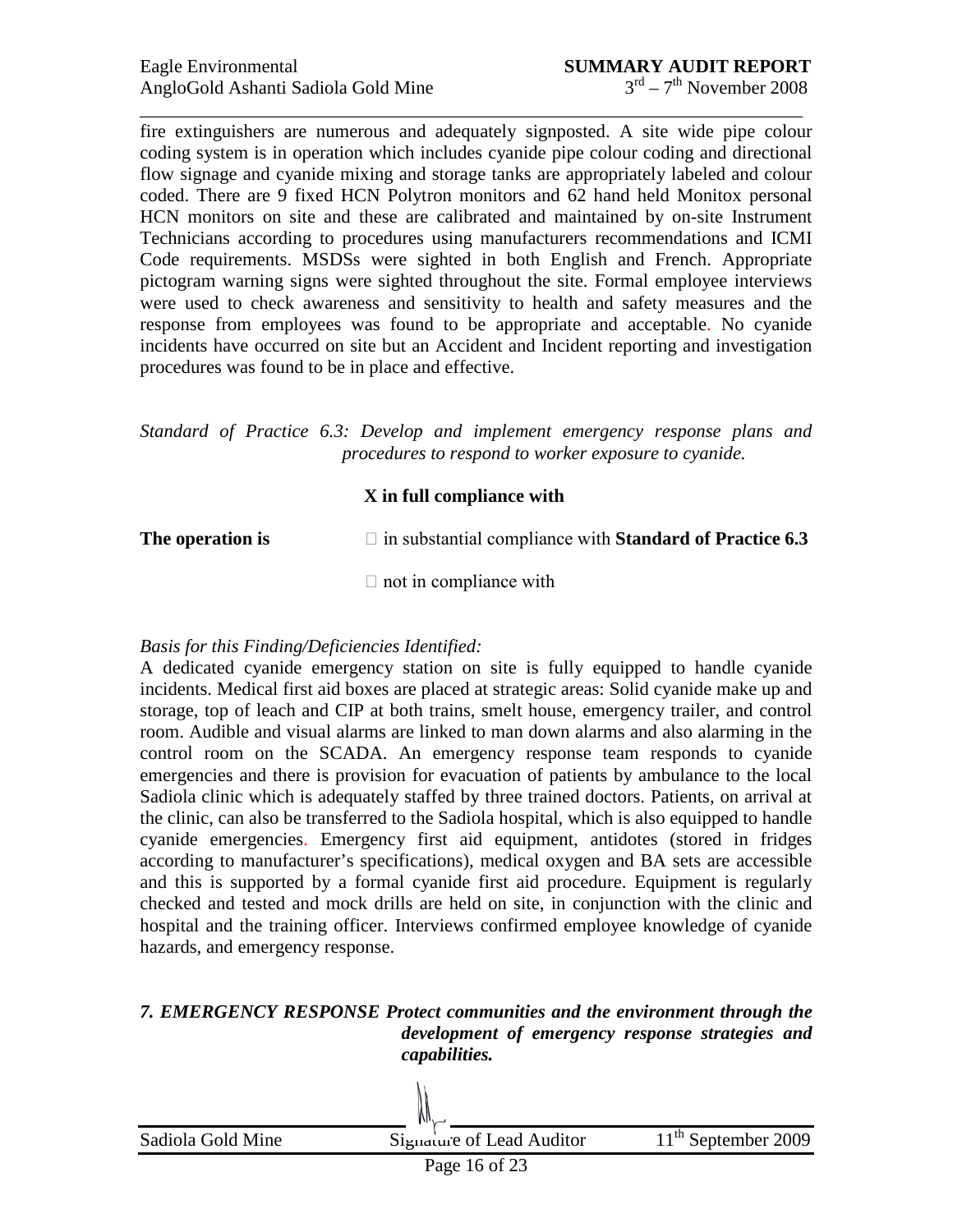*Standard of Practice 7.1: Prepare detailed emergency response plans for potential cyanide releases.*

\_\_\_\_\_\_\_\_\_\_\_\_\_\_\_\_\_\_\_\_\_\_\_\_\_\_\_\_\_\_\_\_\_\_\_\_\_\_\_\_\_\_\_\_\_\_\_\_\_\_\_\_\_\_\_\_\_\_\_\_\_\_\_\_\_\_\_\_\_\_\_

#### **X in full compliance with**

| The operation is | $\Box$ in substantial compliance with <b>Standard of Practice 7.1</b> |
|------------------|-----------------------------------------------------------------------|
|                  | $\Box$ not in compliance with                                         |

#### *Basis for this Finding/Deficiencies Identified:*

A procedural HAZOP study was used to develop the various site specific emergency cyanide scenarios. The emergency preparedness plan combines existing procedural responses and emergency provisions to deal with the various site specific scenarios and includes and identifies the emergency response team and coordinators who are on all shifts. The site has a copy of the Transport Management Plan which includes transport cyanide emergency responses. An on site, fully equipped emergency cyanide trailer is available for on and off site cyanide emergencies. The Plan includes provision for clearing site personnel, potentially affected communities, use of cyanide antidotes and first aid measures, control of releases at their source and containment and mitigation of releases. These preparations are regularly reviewed in the light of changes, mock drill learning points and employee feedback.

*Standard of Practice 7.2: Involve site personnel and stakeholders in the planning process.*

# **X in full compliance with**

**The operation is**  $\Box$  in substantial compliance with **Standard of Practice 7.2** 

 $\Box$  not in compliance with

#### *Basis for this Finding/Deficiencies Identified:*

Representatives of the workforce were involved in the risk assessment to develop the emergency scenarios and response in the emergency response plan and procedures. Health and Safety Committee and Shift meetings are used to communicate developments and changes in all cyanide activities, including emergency response. Community representatives form a cyanide committee which is trained in cyanide awareness and cyanide emergencies three monthly, although they do not take part in emergencies. Presentation materials and documentation on the communications was sighted. Full cycle drills are used to involve clinic and hospital staff in planning processes. Local response agencies will not be used in cyanide emergencies as they are not equipped or trained to deal with cyanide emergencies.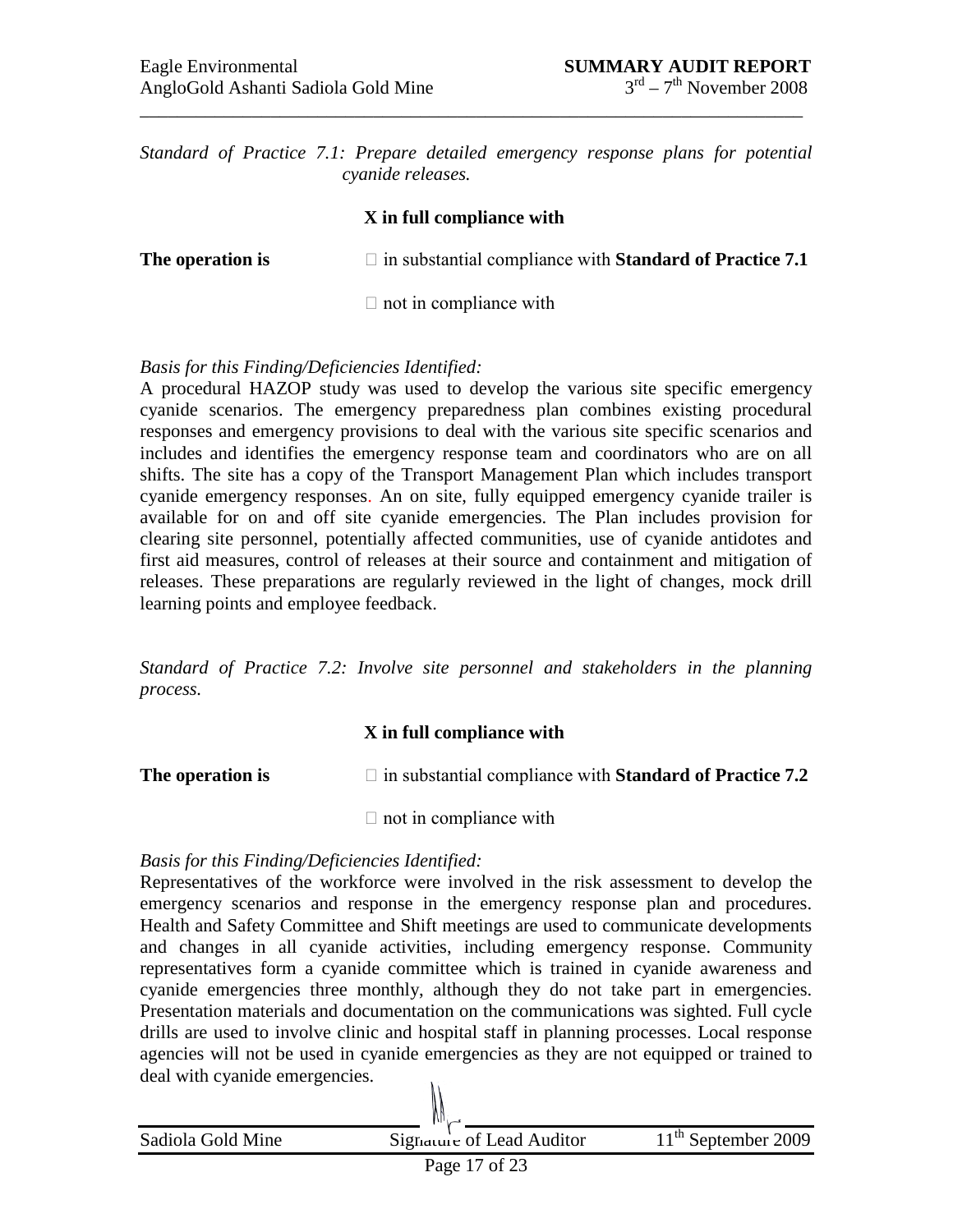*Standard of Practice 7.3: Designate appropriate personnel and commit necessary equipment and resources for emergency response.*

\_\_\_\_\_\_\_\_\_\_\_\_\_\_\_\_\_\_\_\_\_\_\_\_\_\_\_\_\_\_\_\_\_\_\_\_\_\_\_\_\_\_\_\_\_\_\_\_\_\_\_\_\_\_\_\_\_\_\_\_\_\_\_\_\_\_\_\_\_\_\_

#### **X in full compliance with**

**The operation is**  $\Box$  in substantial compliance with **Standard of Practice 7.3** 

 $\Box$  not in compliance with

#### *Basis for this Finding/Deficiencies Identified:*

The Emergency Preparedness Plan details clear duties, roles and responsibilities for the emergency response team. The on site commander is the Plant Manager and the Plant Engineer and their operational function is the authority to commit the necessary resources, in liaison with the Mine General Manager.. Emergency equipment lists were checked and site inspections confirmed availability and readiness. The Plan includes contact references (telephone, cell phone, etc) of resources for the various scenarios. Emergency Team members were checked and training records and assessments showed the individuals to be well prepared and well equipped for cyanide emergencies. Periodic full scale drills, and spill drills involving stakeholders are undertaken to ensure that roles and responsibilities are understood and clearly implemented. No outside responders are used during cyanide emergencies and communities do not take part in cyanide emergencies, although they are given information on cyanide emergencies.

*Standard of Practice 7.4: Develop procedures for internal and external emergency notification and reporting.*

#### **X in full compliance with**

**The operation is**  $\Box$  in substantial compliance with **Standard of Practice 7.4** 

 $\Box$  not in compliance with

#### *Basis for this Finding/Deficiencies Identified:*

The Emergency Preparedness Plan includes a procedure which describes three levels of incidents with guidelines on actions, responsibilities and relevant authority and communication duties for each level of incident. Full details for appropriate emergency notification and reporting and the call-out procedure and contact information lists are available and which are updated regularly. Media communication is done via a formal procedure.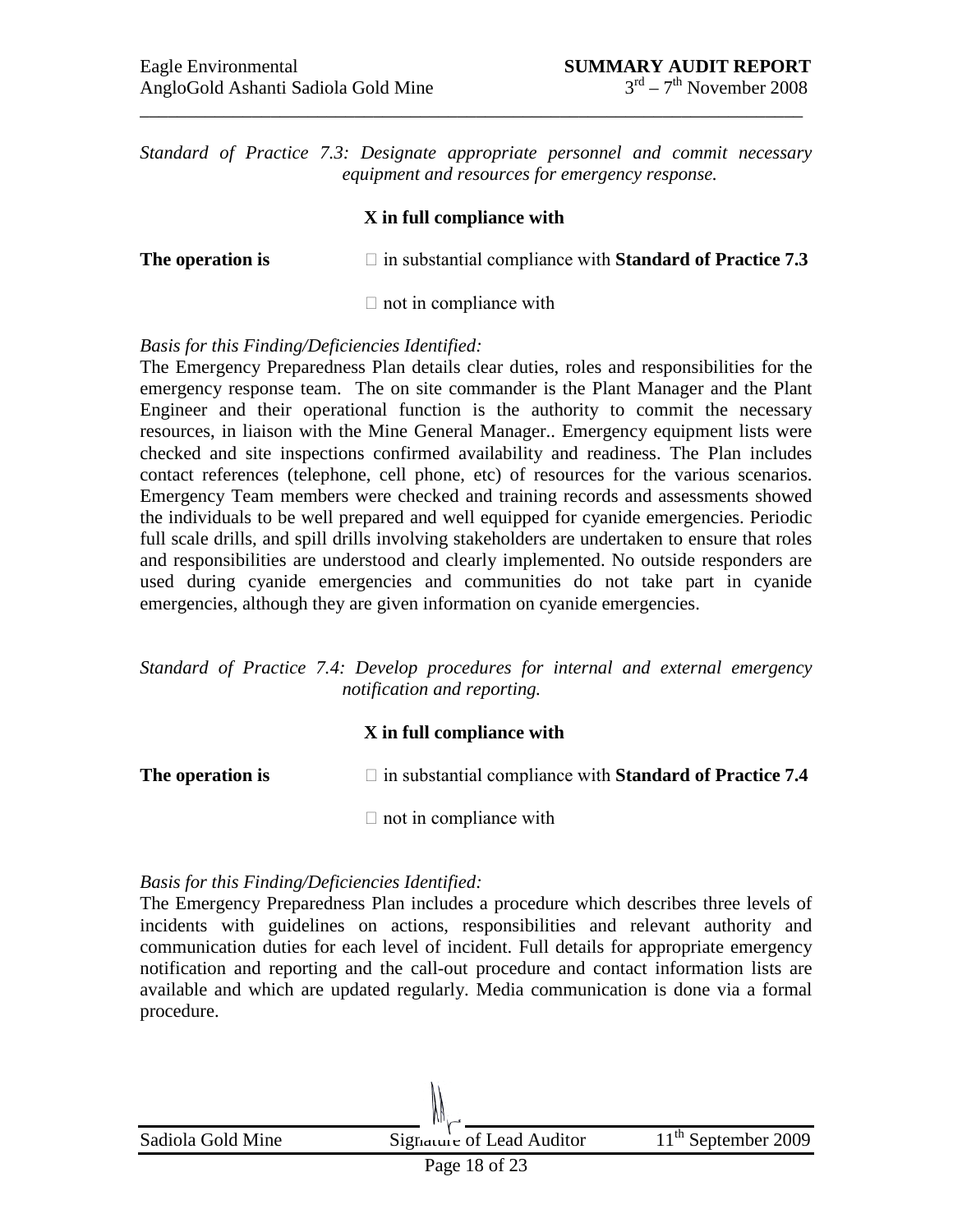*Standard of Practice 7.5: Incorporate into response plans and remediation measures monitoring elements that account for the additional hazards of using cyanide treatment chemicals.*

\_\_\_\_\_\_\_\_\_\_\_\_\_\_\_\_\_\_\_\_\_\_\_\_\_\_\_\_\_\_\_\_\_\_\_\_\_\_\_\_\_\_\_\_\_\_\_\_\_\_\_\_\_\_\_\_\_\_\_\_\_\_\_\_\_\_\_\_\_\_\_

#### **X in full compliance with**

**The operation is**  $\Box$  in substantial compliance with **Standard of Practice 7.5** 

 $\Box$  not in compliance with

### *Basis for this Finding/Deficiencies Identified:*

The Emergency Preparedness Plan cross-references to detailed and specialised procedures which cover clean-up and remediation relating to releases, pipeline failures and spills, as appropriate to the site-specific identified scenarios. Use of neutralization processes and materials is clearly covered, as is disposal of contaminated materials. There is no existing natural water in which treatment chemicals would be released. In the event of a spill, locations of boreholes are marked on a map to indicate where sampling is possible in cases of emergencies. based upon the existing framework and modified according to site and event specific requirements.

*Standard of Practice 7.6: Periodically evaluate response procedures and capabilities and revise them as needed.*

# **X in full compliance with**

**The operation is**  $\Box$  in substantial compliance with **Standard of Practice 7.6** 

 $\Box$  not in compliance with

#### *Basis for this Finding/Deficiencies Identified:*

The Emergency Preparedness Plan is reviewed regularly on a scheduled basis, incorporated in the Plan. The Plan is required to be reviewed annually following incidents and emergency drills or when new information regarding cyanide becomes available. The Plan requires regular mock drills to be undertaken as a part of the testing and review of the Plan's content and mock drill reports include recommendations for improvements.

# *8. TRAINING: Train workers and emergency response personnel to manage cyanide in a safe and environmentally protective manner.*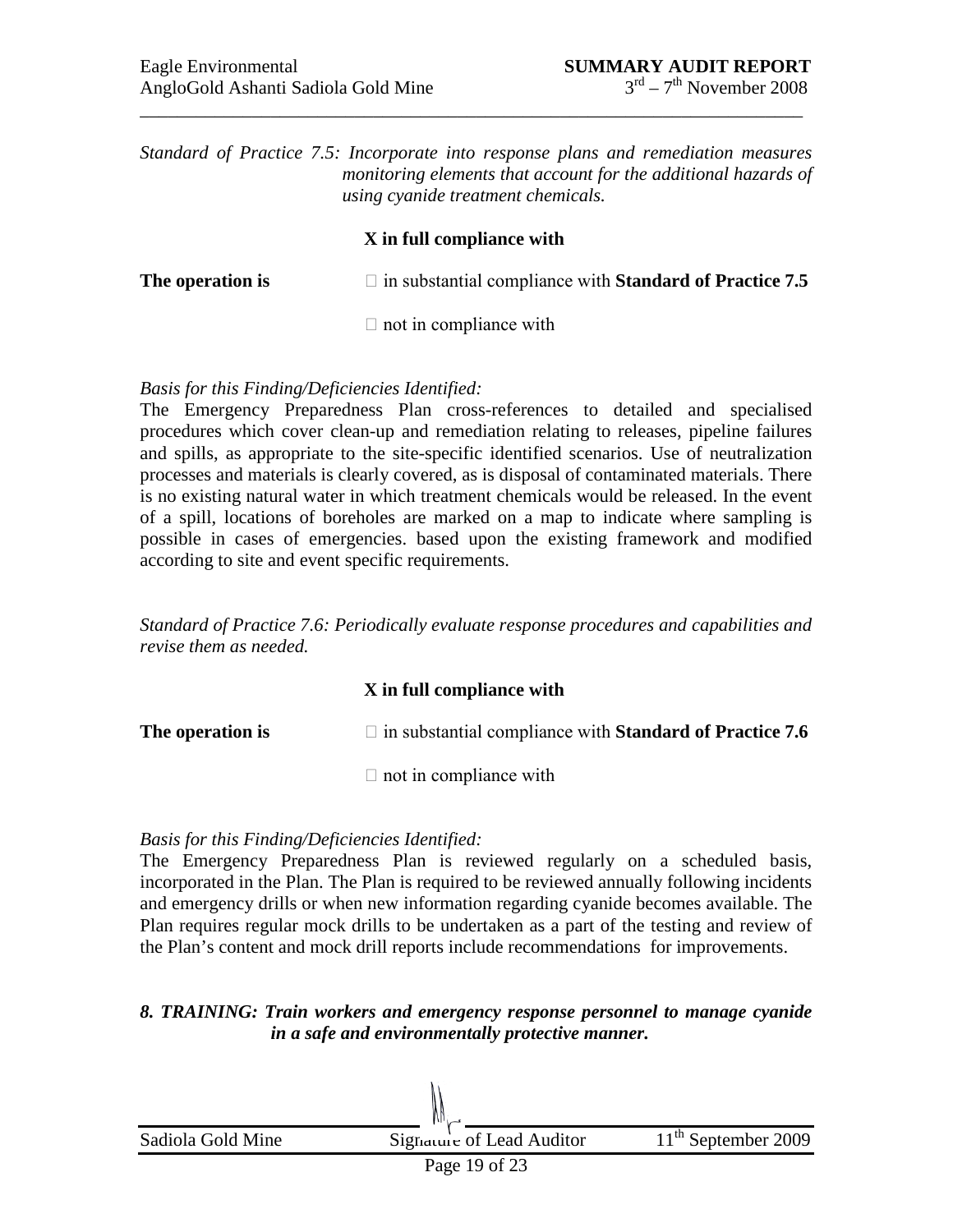*Standard of Practice 8.1: Train workers to understand the hazards associated with cyanide use.*

#### **X in full compliance with**

\_\_\_\_\_\_\_\_\_\_\_\_\_\_\_\_\_\_\_\_\_\_\_\_\_\_\_\_\_\_\_\_\_\_\_\_\_\_\_\_\_\_\_\_\_\_\_\_\_\_\_\_\_\_\_\_\_\_\_\_\_\_\_\_\_\_\_\_\_\_\_

| The operation is | $\Box$ in substantial compliance with <b>Standard of Practice 8.1</b> |
|------------------|-----------------------------------------------------------------------|
|                  | $\Box$ not in compliance with                                         |

#### *Basis for this Finding/Deficiencies Identified:*

All plant employees receive basic cyanide awareness training. The site training matrix specifies the level of cyanide training required for different levels of employees in different areas. Site cyanide training programs were reviewed. Nine randomly selected employees were checked in interviews on their understanding of cyanide hazards, first aid and emergency response and this was verified through checking of their training records. Levels of understanding of cyanide and cyanide hazards was good. Refresher training is conducted six monthly.

*Standard of Practice 8.2: Train appropriate personnel to operate the facility according to systems and procedures that protect human health, the community and the environment.*

#### **X in full compliance with**

**The operation is**  $\Box$  in substantial compliance with **Standard of Practice 8.2** 

 $\Box$  not in compliance with

#### *Basis for this Finding/Deficiencies Identified:*

The site's electronic training matrix details all training requirements for all cyanide workers in the plant. New employees are trained and passed out before being allowed to work in the Plant. Employees are trained and given a written test followed by an on site questioning session. Standard Operating Procedures are used as the training source material. Training is conducted by a qualified trainer. Foremen conduct Planned Task Observations (PTOs) on Standard Operating Procedures to test training effectiveness and application. Full records are kept of training and induction training for 40 years.

*Standard of Practice 8.3*: *Train appropriate workers and personnel to respond to worker exposures and environmental releases of cyanide.*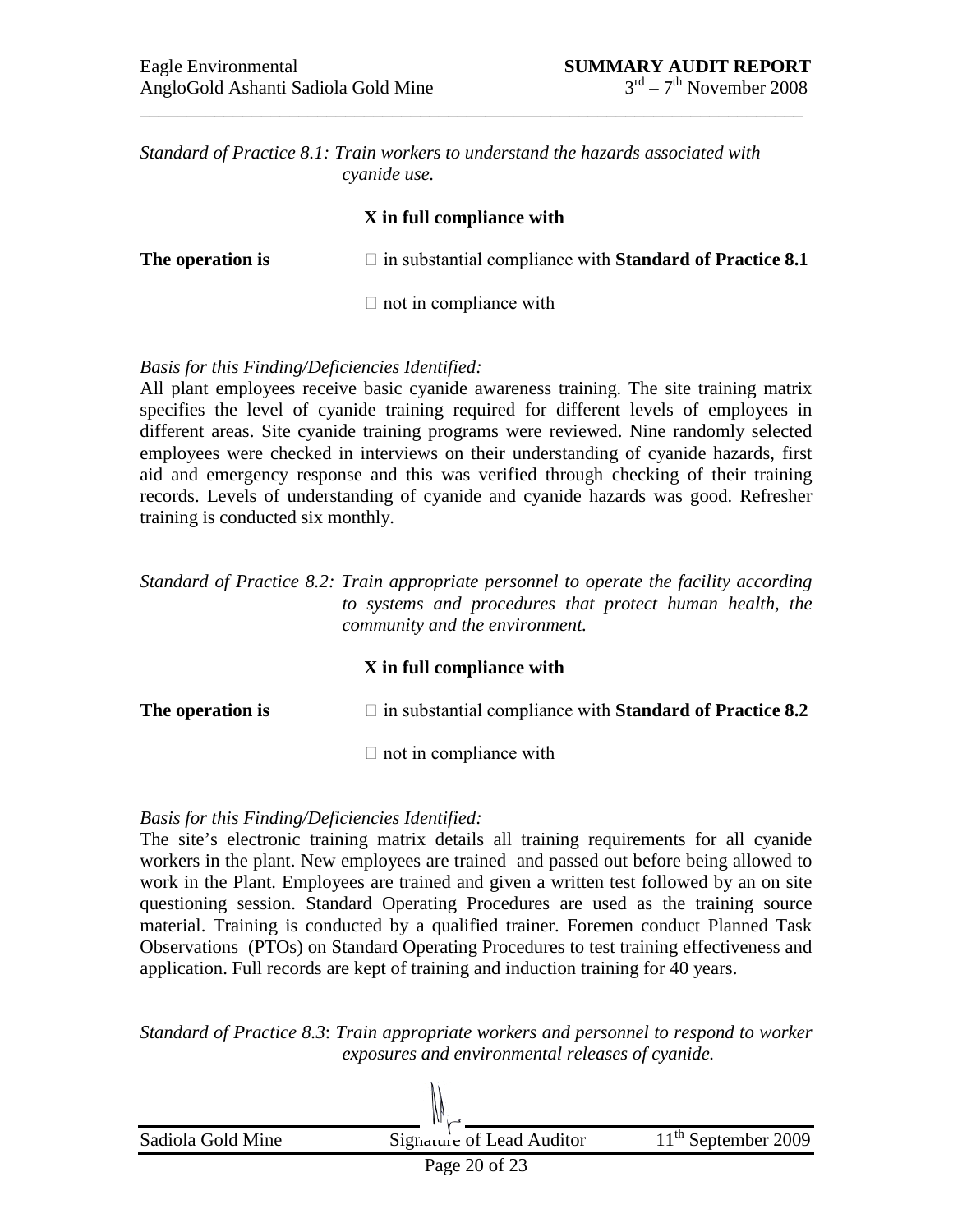#### **X in full compliance with**

**The operation is**  $\Box$  in substantial compliance with Standard of Practice 8.3

 $\Box$  not in compliance with

#### *Basis for this Finding/Deficiencies Identified:*

All employees receive cyanide training which includes cyanide first aid and cyanide releases. A separate emergency response team will deal with cyanide incidents and response team coordinators are trained in emergency response procedures. Advanced and external cyanide training is given to the emergency response teams. Periodic mock drills are undertaken and training personnel attend these drills and formally evaluate response and performance. Training records were checked to confirm attendance and successful completion. General cyanide worker refresher training scheduled 6 monthly. Specialised Emergency Team refresher training is done annually as per schedule.

# *9. DIALOGUE: Engage in public consultation and disclosure.*

*Standard of Practice 9.1: Provide stakeholders the opportunity to communicate issues of concern.*

### **X in full compliance with**

**The operation is**  $\Box$  in substantial compliance with **Standard of Practice 9.1** 

 $\Box$  not in compliance with

# *Basis for this Finding/Deficiencies Identified:*

Sadiola identified 8 villages:- Sékokoto, Médine, Sirimana, Farabakouta, Sadiola, Borokoné, Nétéko, Tabakoto as container key stakeholders. A representative workshop consisting of 2 men and 2 women from each of the 8 villages is in place. Village representatives change periodically. The function of the workshop is to act as a general liaison with the Mine. A fixed Cyanide Committee for the 8 villages in place. A plant visit explained the safety practices in place to prevent exposure to the work force and the environment to the adverse effects of cyanide and its derivatives. 3 Monthly cyanide awareness and emergency training is in place for the cyanide committee, including a plant visit. The representatives are the main contacts for communicating any cyanide emergencies to the village and the mine is in telephonic communication with key members of the committee. The various communication sessions gave the visitors and members, opportunities to communicate and dialogue on issues about cyanide on the site.

*Standard of Practice 9.2: Initiate dialogue describing cyanide management procedures and responsively address identified concerns.*

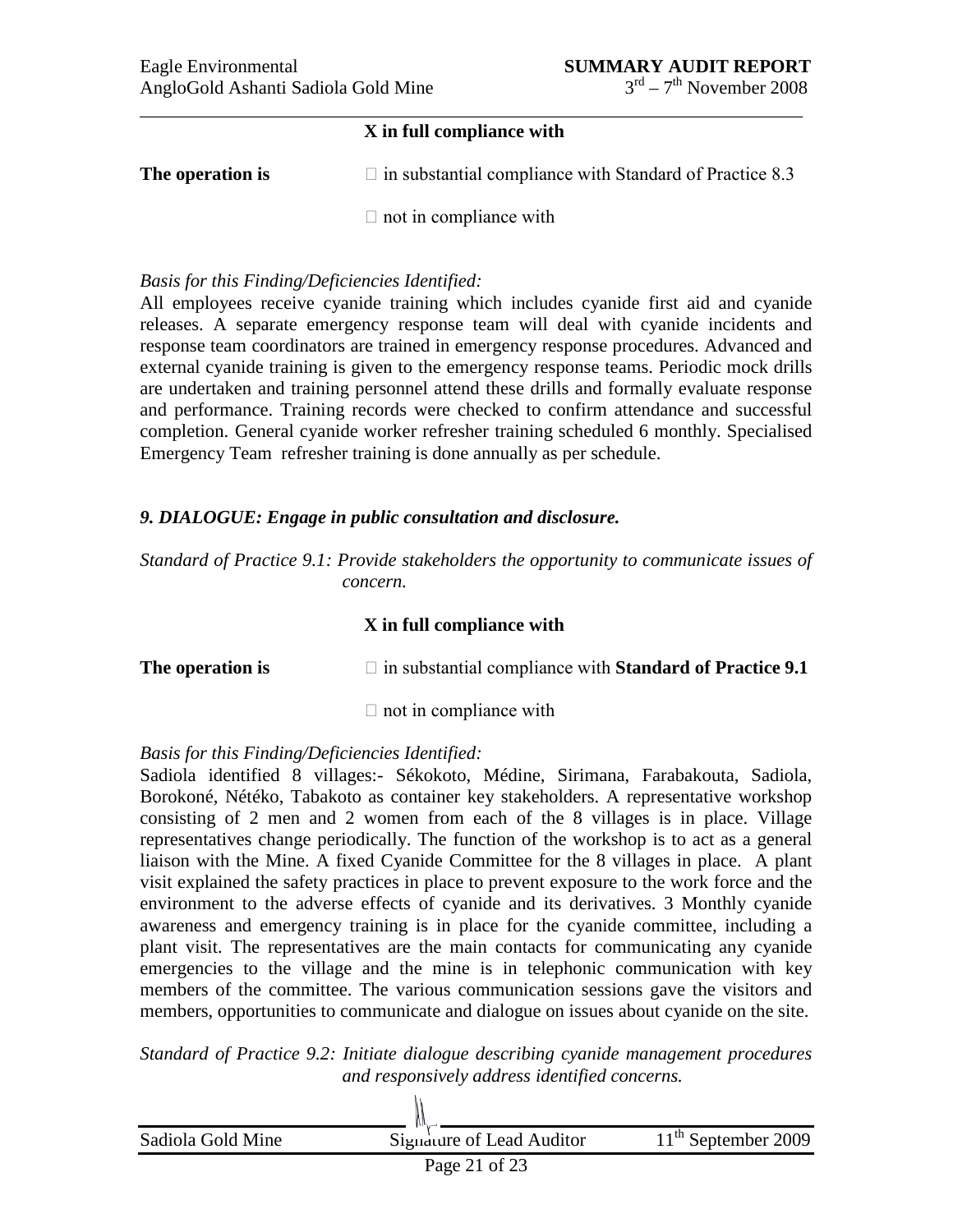### **X in full compliance with**

\_\_\_\_\_\_\_\_\_\_\_\_\_\_\_\_\_\_\_\_\_\_\_\_\_\_\_\_\_\_\_\_\_\_\_\_\_\_\_\_\_\_\_\_\_\_\_\_\_\_\_\_\_\_\_\_\_\_\_\_\_\_\_\_\_\_\_\_\_\_\_

| The operation is | $\Box$ in substantial compliance with <b>Standard of Practice 9.2</b> |
|------------------|-----------------------------------------------------------------------|
|------------------|-----------------------------------------------------------------------|

 $\Box$  not in compliance with

#### *Basis for this Finding/Deficiencies Identified:*

The mine uses the same mechanism for receive comments and dialoguing with stakeholders so the evidence in 9.1 applies equally in 9.2. Sadiola identified 8 villages:- Sékokoto, Médine, Sirimana, Farabakouta, Sadiola, Borokoné, Nétéko, Tabakoto as container key stakeholders. A representative workshop consisting of 2 men and 2 women from each of the 8 villages is in place. Village representatives change periodically. The function of the workshop is to act as a general liaison with the Mine. A fixed Cyanide Committee for the 8 villages in place. A plant visit explained the safety practices in place to prevent exposure to the work force and the environment to the adverse effects of cyanide and its derivatives. 3 Monthly cyanide awareness and emergency training is in place for the cyanide committee, including a plant visit. The representatives are the main contacts for communicating any cyanide emergencies to the village and the mine is in telephonic communication with key members of the committee. The various communication sessions gave the visitors and members, opportunities to communicate and dialogue on issues about cyanide on the site.

*Standard of Practice 9.3: Make appropriate operational and environmental information regarding cyanide available to stakeholders.*

# **X in full compliance with**

**The operation is**  $\Box$  in substantial compliance with **Standard of Practice 9.3** 

 $\Box$  not in compliance with

#### *Basis for this Finding/Deficiencies Identified:*

Plant visits are used for communicating how mine activities are conducted owing to illiteracy problems. Flow sheets describing the site process are handed out, supported by verbal presentations in Bambara (the local language). A communication protocol is in place which varies from level 1 to 3. Level 1: is contained or controlled writing a specific area (plant TSF or bund). The incident is dealt with within the locality. Level 2: capacity to spread or may have influence on neighboring activities or enlarge and may require internal / external emergency resources. The incident or emergency is dealt with by the emergency preparedness plan. Level 3: significant in size and requires external support. Its characteristics are dealt with by the Sadiola crisis management team. The General Manager initiates all reporting to external bodies and interested parties in conjunction